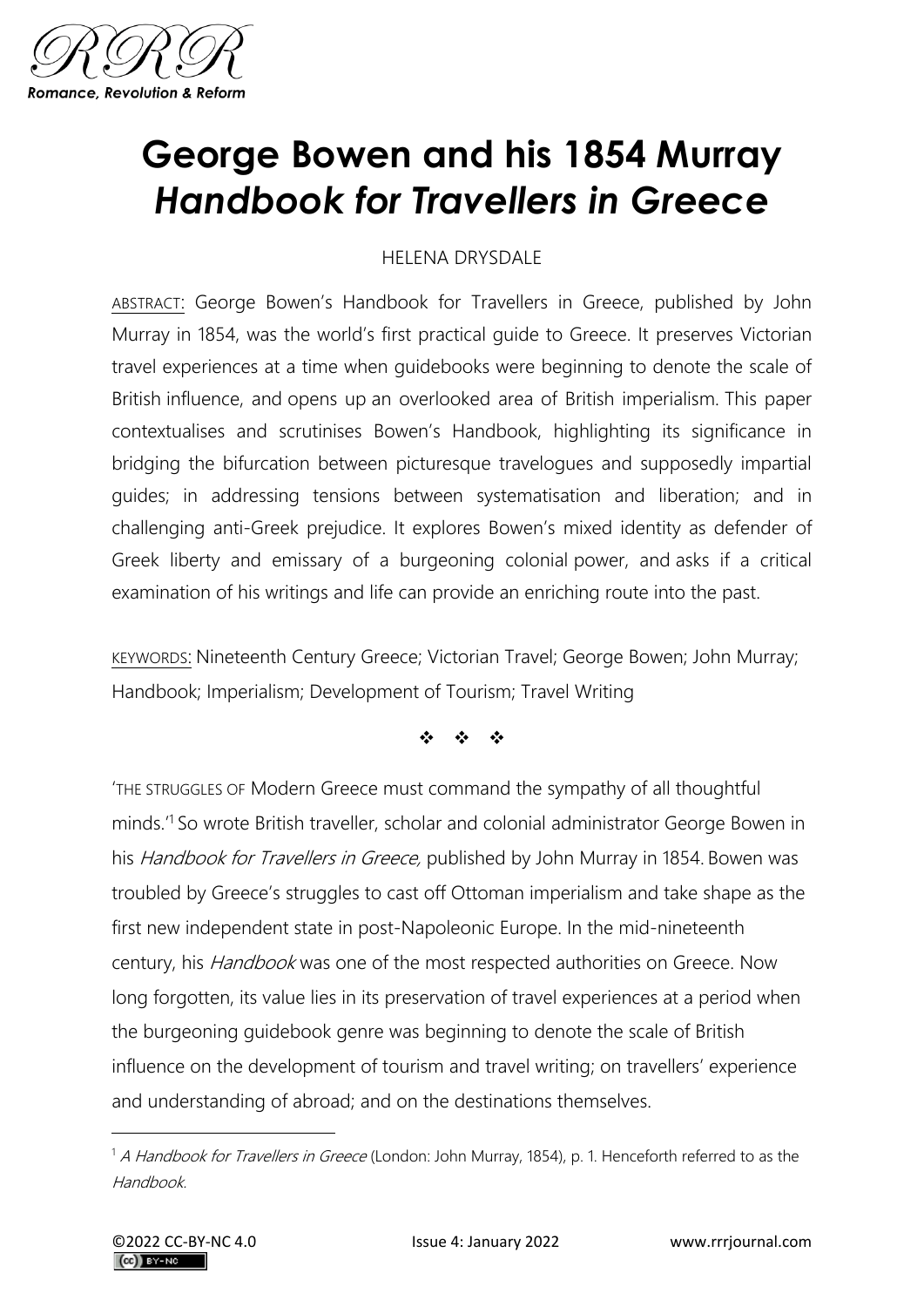

Using Bowen's unpublished journals, and correspondence in the John Murray Archive, this paper contextualises and scrutinises Bowen's *Handbook*, highlighting its significance in bridging the bifurcation between picturesque subjective travelogues, and reliable objective quides.<sup>2</sup> Whereas travel writing is a literature of personal reminiscences and impressions, guidebooks provide advice and information for others. This is a distinction dubbed by Eleanor McNees the 'Battle of the travel books', which crystalised in the mid-Victorian era as travel writing flourished and guidebooks emerged in their present form.<sup>3</sup> McNees shows that Dickens' Pictures from Italy was more influenced by Murray's 1842 and 1843 handbooks to Italy than he admitted; I argue that Bowen's *Handbook* was more personal and subjective than appeared. It functions as a core sample of a particular place at a particular time, but crucially of particular views of that place and time. Today, Bowen's classical quotations without translation, abundant allusions to Byron, and lordly impressions of an objectified Other seem anachronistic and elitist.<sup>4</sup> Referring to travel writing as an act of translation, travel theorist Caren Kaplan asks: 'Are imperialist travellers' descriptions of cultural differences the ones we want to reproduce in tourist brochures?<sup>'5</sup> I ask instead if a critical reading of Bowen's *Handbook* can open up an important but overlooked area of Victorian authorship, and help bring a tangled imperial past into focus.

<sup>&</sup>lt;sup>2</sup> Most of Bowen's journals are unpublished, except for a section in 1849 published as *Mount Athos*, Thessaly, and Epirus: A diary of a Journey from Constantinople to Corfu (London: Rivington, 1852).

<sup>&</sup>lt;sup>3</sup> Eleanor McNees, 'Reluctant Source: Murray's Handbooks and Pictures from Italy', *Dickens Quarterly*, 4 (2007), 211-20 (p. 211). McNees argues that the new guidebook genre freed travel writers from having to combine their personal reactions with prosaic history and practical advice. Previously, Romantic travelogues such as Byron's Childe Harold's Pilgrimage (London: John Murray, 1812) included footnotes that advised travellers on how to visit places referenced in the main text.

<sup>4</sup> For a summary of recently-debated formal issues such as the nature and function of the stereotype, the subjective presence of the author, truth value in narrative writing, inter-cultural 'translation', exoticism, and the role of dominance in the relationship between travel writers and those they represent, see Mary Baine Campbell, 'Travel Writing and its theory', in The Cambridge Companion to Travel Writing, ed. by Peter Hulme and Tim Youngs (Cambridge: Cambridge University Press, 2002), pp. 261-278.

<sup>&</sup>lt;sup>5</sup> Caren Kaplan, *Questions of Travel: Postmodern Discourses of Displacement* (Durham, NC: Duke University Press 1996), p. x.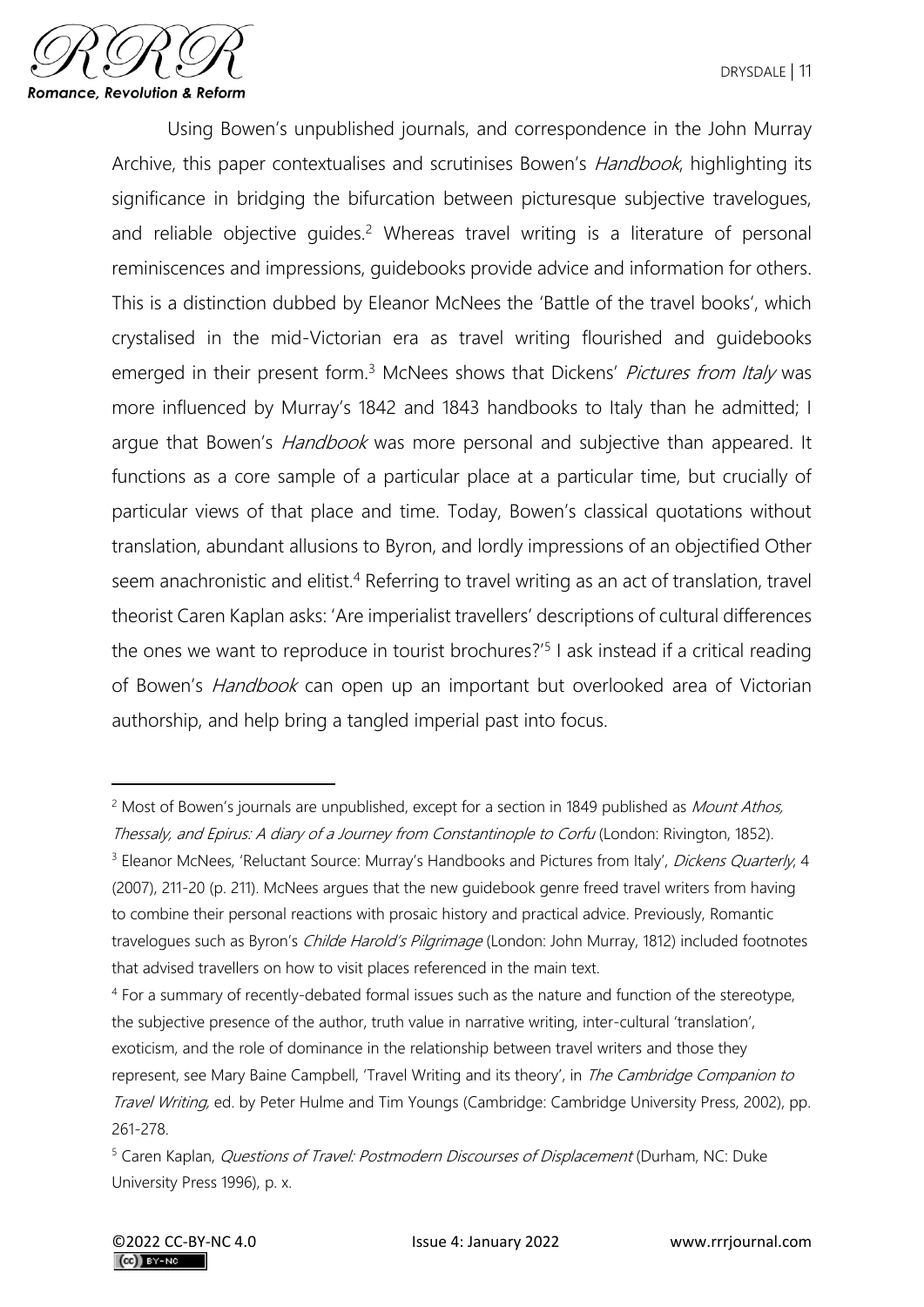

John Murray's iconic handbooks were the world's first guidebook series. They reflected and facilitated increasingly complex communication systems, and expanded tourism and travel guide publishing, thereby helping to extend the informal and evershifting global web of disparate but interdependent spheres of influence and aims that John Darwin calls, 'the British world-system'.<sup>6</sup> According to Keighren, Withers and Bell, from about 1813 the publisher 'was at the centre of London's official and colonial networks.'<sup>7</sup> Between the start of the handbook series in 1836 and its sale to Edward Stanford in 1901, Murray published handbooks to almost every European country as well as Egypt, Syria, Turkey, Palestine, Algeria and Tunis, the Mediterranean, India, Japan, and New Zealand.<sup>8</sup> Murray handbooks were the 'supreme monument to the era between the stage coach and the aeroplane: the age of steam locomotion by land and sea.<sup>'9</sup> In 1853, travel writer George Hillard noted: 'Murray's Guidebooks now cover nearly the whole of the Continent and constitute one of the great powers of Europe. Since Napoleon no man's empire has been so wide.'<sup>10</sup> The gold lettering on red cloth was as recognisable as a British passport: 'The handbooks were manuals of optimism for the happiest humans of that age: the English gentleman.'<sup>11</sup>

The handbooks were part of an explosion of travel writing that coincided with Europe's accelerating steam-powered communications, and excitement about

<sup>8</sup> The sale excluded India and Japan.

<sup>&</sup>lt;sup>6</sup> John Darwin, The Empire Project: The Rise and Fall of the British World-System 1830-1970 (Cambridge: Cambridge University Press, 2009), p. 23.

<sup>&</sup>lt;sup>7</sup> Innes Keighren, Charles Withers and Bill Bell, *Travels into Print: Exploration, Writing and Publishing* with John Murray, 1773-1859, (Chicago and London: University of Chicago Press, 2015), p. 54. This focuses on non-European narratives of exploration rather than guides.

<sup>&</sup>lt;sup>9</sup> John Gretton, 'Introduction', in William Lister, A Bibliography of Murray's Handbooks for Travellers (Norfolk: Dereham Books, 1993), p. xxv.

<sup>&</sup>lt;sup>10</sup> George Hillard, *Six Months in Italy* (London: John Murray, 1853), p. 353.

<sup>&</sup>lt;sup>11</sup> Edward Mendelson, 'Baedeker's Universe', Yale Review, 74 (1985), 386-403. In this review, Mendelson claims that in 1846 Baedeker bettered Murray by introducing the bright red cloth 'that was later imitated by most other guidebook publishers, eventually by Murray himself.' In fact, Murray was there first: all the Murray handbooks were red (except the first edition of Switzerland which was blue) but the vegetable dyes, later replaced by chemical, faded to tan, hence Mendelson's mistake.; Antoni Ma̧czak, 'Gentlemen's Europe: Nineteenth-Century "Handbooks for Travellers"', Annali D'Italianistica, 21 (2003), 347-362 (p. 362).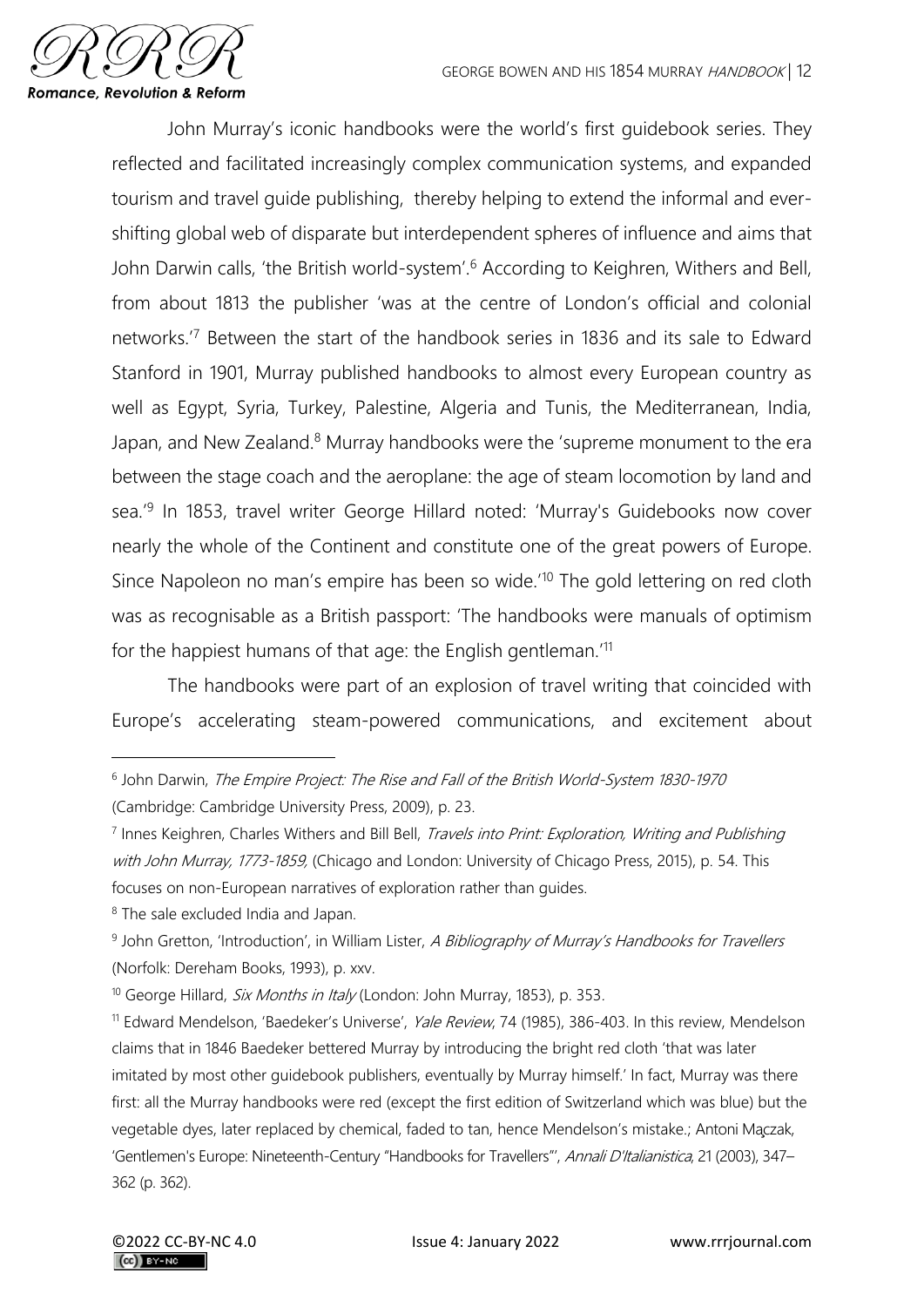

geographical and intellectual expansion, which included an urge to map and calibrate the world. The Ordnance Survey's activities in mapping the British Isles since 1791 were well-known to the British public, being broadcast 'in enthusiastic detail' in the press.<sup>12</sup> John Murray III's publisher father, John Murray II (1778-1843), was central to this expansionist phenomenon. A founding Fellow of The Royal Geographical Society in 1830, he published a mainly non-fiction list of history, philosophy, science, medical books and travel including, in 1839, Charles Darwin's epic Voyage of the Beagle. one of numerous books to stoke interest in science and exploration. His list read 'like a who's who of nineteenth-century travel writing.<sup>'13</sup>

The lack of a useful guidebook inspired the first handbook. As a young man in 1829, John Murray III made his first visit to the Continent, but since little practical information was available for travellers to Northern Europe, he found himself at a loss in Hamburg without such 'friendly aid'. He collected 'all the facts, information, statistics, &c., which an English tourist would be likely to require', and enriched them with information on history, architecture, geology 'and other subjects suited to a traveller's need'.<sup>14</sup> It was published in 1836 as A Handbook for Travellers on the Continent, and according to Barbara Schaff marked the invention of the modern quidebook.<sup>15</sup> That downplays the influence of the tone, structure and intended audience of *Travels on the* Continent by the redoubtable Mariana Starke, published by John Murray II in numerous editions from 1820. But while Starke offered information and practical advice, her account was essentially a personal travelogue. Murray III pared back the personal. He also added uniformity, attention to detail and accuracy, and, for the first time, systematically synthesised literature with practical verified facts and advice.<sup>16</sup> Hugely

<sup>&</sup>lt;sup>12</sup> Rachel Hewitt, *Map of a Nation* (London: Granta, 2011), p. 203.

<sup>&</sup>lt;sup>13</sup> Bill Bell, 'Authors in an Industrial Economy: the case of John Murray's travel writers', Romantic Textualities: Literature and Print Culture 1780-1840, 21 (2013), 9-29 (p. 9).

<sup>&</sup>lt;sup>14</sup> John Murray IV, John Murray III 1808-1892: A Brief Memoir (London: John Murray, 1919), pp. 40-41.

<sup>&</sup>lt;sup>15</sup> Barbara Schaff, 'John Murray's Handbooks to Italy: Making Tourism Literary', in *Literary Tourism and* Nineteenth-Century Culture, ed. by Nicola J Watson (Hampshire: Palgrave, 2009), p. 106.

<sup>&</sup>lt;sup>16</sup> For the relationship between Starke and Murray see Kirsten Banks, The John Murray Archive, 1820s-1840s: (Re)establishing the House Identity (Doctoral thesis, University of Edinburgh, 2013), pp. 203-216.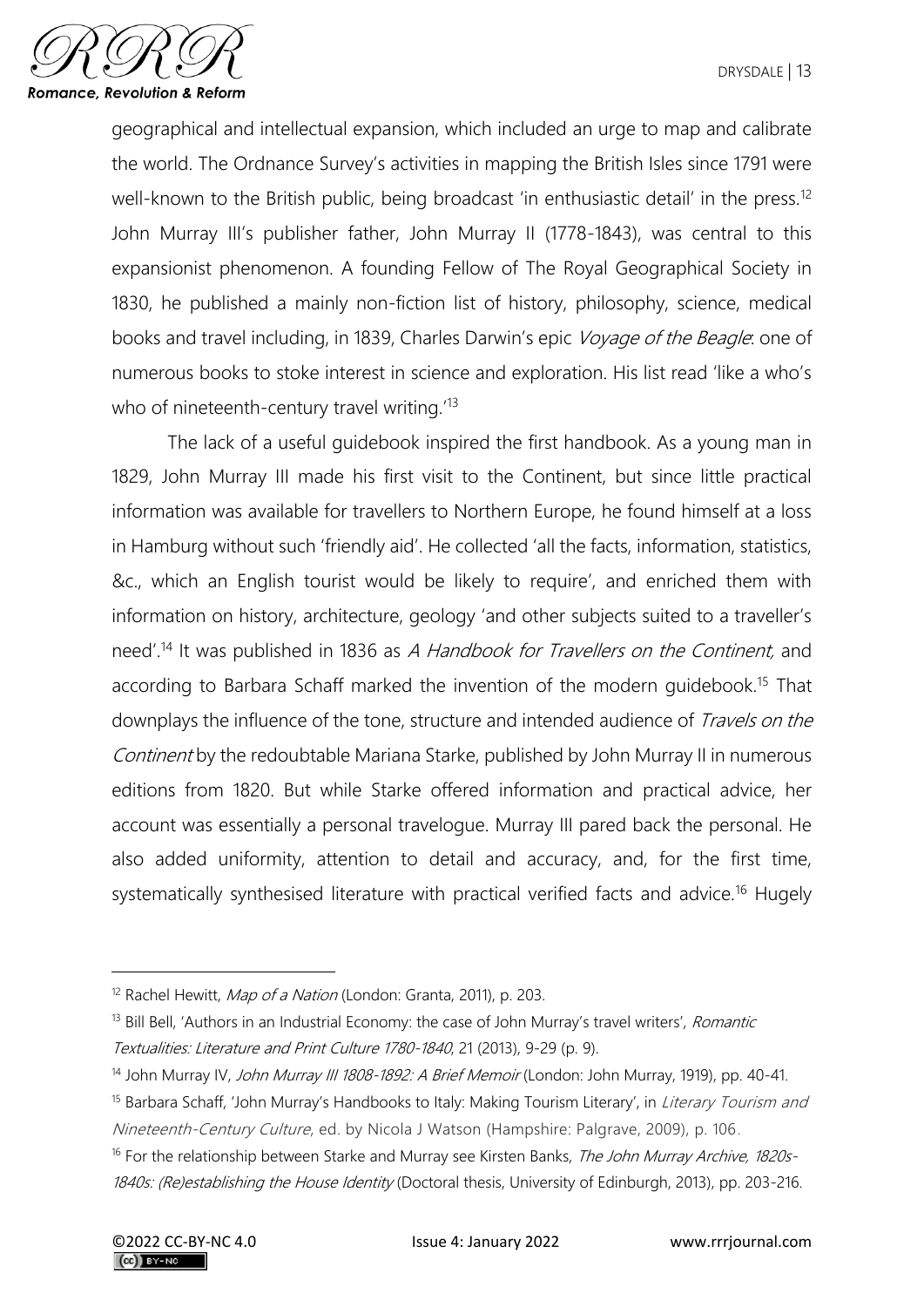

successful, it was swiftly followed by Southern Germany (1837), Switzerland (1838) and France (1843).

Murray's timing was brilliant. By the 1840s most major destinations were accessible, but most guidebooks were a 'heterogenous collection of hints to young men on the Grand Tour', while the formerly popular road books were being superseded by the burgeoning railways.<sup>17</sup> The appetite for guidebooks was growing, and, with their handbooks, generations of enterprising Murrays satisfied it. Karl Baedeker of Leipzig was John Murray III's greatest rival, but every place they both covered was described by Murray first.<sup>18</sup> Baedeker did not produce his first *Guide to Greece* until 1889, thirtyfive years after Murray published Bowen's Handbook. The first Greece guide in Hachette's Guide-Joanne series, precursors of the French Guides Bleus, did not appear until 1891, by which time Murray had published four successive updated editions. Murray's handbook series took off with enthusiastic reviews, large sales, and eminent authors offering their services, including Ruskin on Cumbria and Trollope on Ireland,

both of whom were turned down. The *Saturday Review* noted the emergence of Baedeker as a 'capital guide', but 'by no means so pleasant an instructor as his English rival'.<sup>19</sup> Hillard eulogised:

I very rarely found occasion to correct a statement, or to dissent from an opinion. They are compiled with so much taste, learning, and judgement, and have so many well-chosen quotations in prose and verse, that they are not merely useful guides but entertaining companions.<sup>20</sup>

In 1850 Bowen, an Oxford Classicist and Vice-Chancellor of the Ionian University in Corfu, proposed himself as author of the first Handbook for Travellers in Greece.

Banks argues that Starke helped Murray make the distinction between 'authentic' traveller and 'commoditised' tourist.

<sup>17</sup> Gretton, p. ii.

<sup>&</sup>lt;sup>18</sup> 'The Origin and History of Murray's Handbooks for Travellers', *Murray's Magazine*, 6 November 1889, pp. 623-29.

<sup>&</sup>lt;sup>19</sup> 'German Literature', Saturday Review, 15 August 1857, p. 157.

<sup>20</sup> Hillard, p. 353.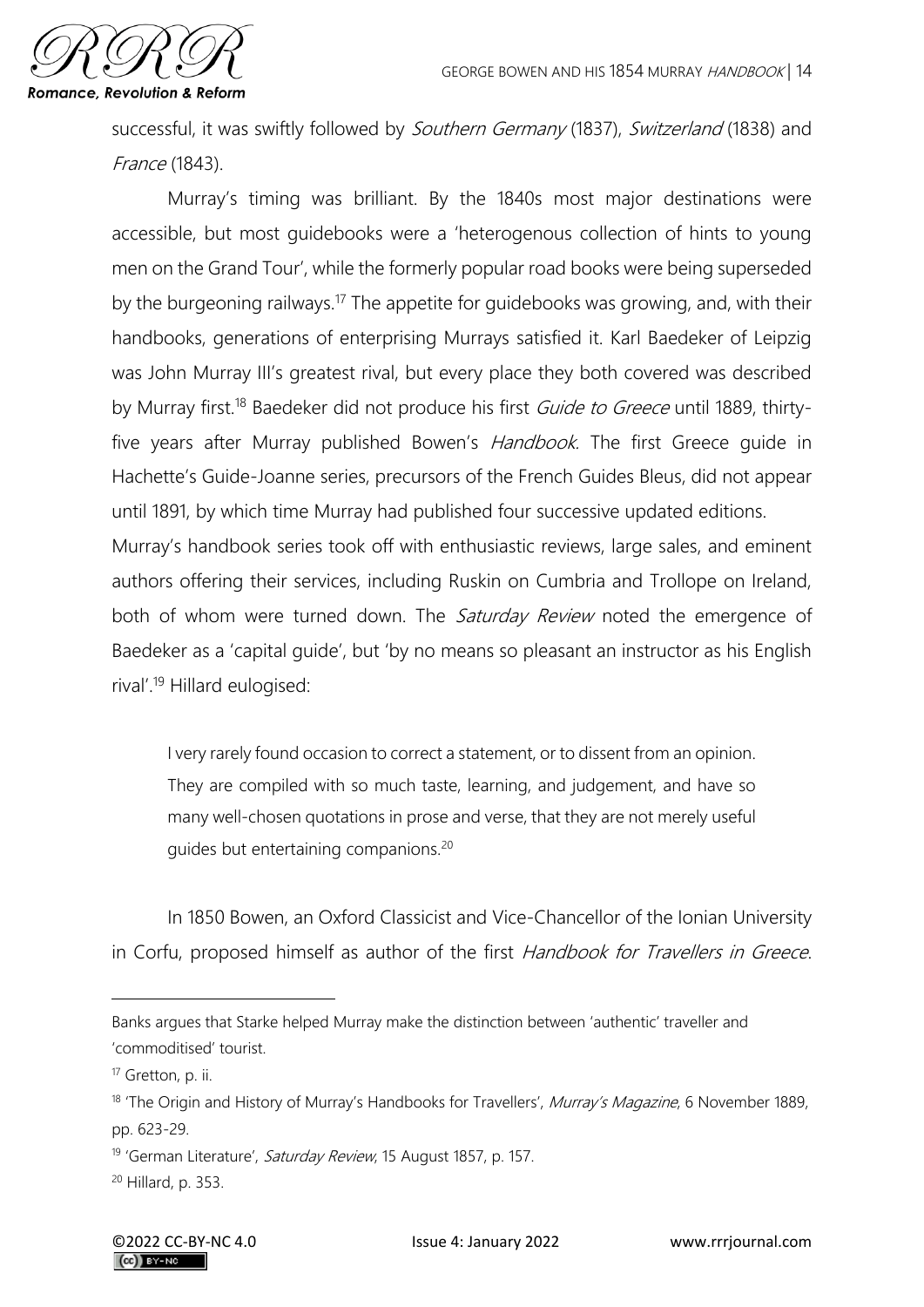

Since the mid-seventeenth century, ancient Greece, as opposed to Rome, had been increasingly revered as the bedrock of European civilisation, and during the eighteenth century had become regarded as 'a polestar of nearly blinding brilliance.<sup>'21</sup> The 'Franks' – western non-Greeks – venerated Greece's ancient culture and claimed it as their own by appropriating it into their cultural baggage and (to Bowen's disgust) physically carting it off: by 1807 the so-called Elgin Marbles were on display in London. However, Greece was considered too uncivilised and dangerous to form part of the Grand Tour. The Hellenic ideal was more appealing than the reality. Byron's travelling companion John Hobhouse noted, 'only a few desperate scholars and artists ventured to trust themselves among the barbarians, to contemplate the ruins of Greece.'<sup>22</sup> Winckelmann, who with Goethe arguably did more than anyone to disseminate knowledge of Greek culture throughout Europe, never visited Greece.<sup>23</sup> Nor did Shelley, whose lyric drama Hellas (1822) celebrated Europe's debt to Greek civilisation and radicalism. Nonetheless, while the Napoleonic Wars disrupted the Grand Tour, some, like Byron and Hobhouse who still travelled but were prevented from visiting France or Italy, visited Greece instead. In 1809 Hobhouse found Athens swarming with travellers.<sup>24</sup> This was interrupted by the 1820s revolution, but when Bowen arrived in 1847 communications, security and medical conditions were improving, and hotels opening. He felt a Greek handbook was required.<sup>25</sup>

Bowen argued that Murray's current handbook for the East (1845), which covered Greece along with the Ionian Islands, Turkey, Constantinople, Asia Minor and

<sup>&</sup>lt;sup>21</sup> David Constantine, In the Footsteps of the Gods: Travellers to Greece and the quest for the Hellenic Ideal (London: I.B.Tauris, 2011), p. 104. This work was first published as *Early Greek Travellers and the* Hellenic Ideal (Cambridge: Cambridge University Press, 1984).

<sup>&</sup>lt;sup>22</sup> John Cam Hobhouse, A Journey Through Albania and Other Provinces of Turkey in Europe and Asia, 2 vols (London: James Cawthorn, 1813), I, pp. 301-2. For further discussion of the Greek Grand Tour up to the 1820s, including modes of preparation for the journey and guidebooks, see Helen Angelomatis-Tsougarakis, The Eve of the Greek Revival: British Travellers' Perceptions of Early Nineteenth-Century Greece (London: Routledge, 1990).

<sup>&</sup>lt;sup>23</sup> Constantine, pp. 116-127. Constantine speculates that fear of physically confronting the destruction of the Hellenic ideal kept Winckelmann and Goethe away.

<sup>24</sup> Hobhouse, I, p. 203.

<sup>25</sup> Bowen, p. v.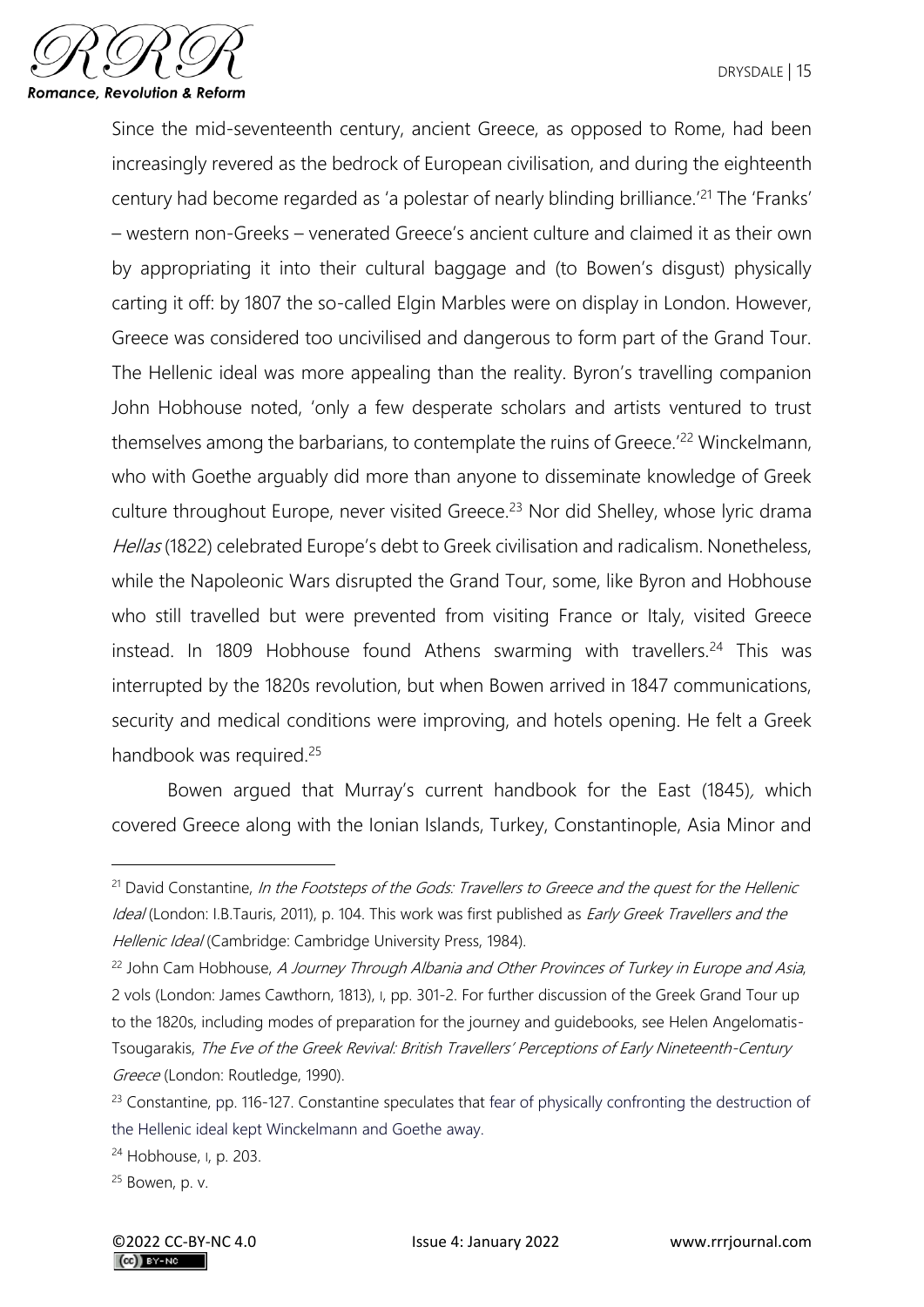

Malta, was 'a skilfully prepared abstract of the works of the most celebrated travellers,' but because of recent changes in Greece was out of date.<sup>26</sup> William Lister shows that it was based on a text by Godfrey Levigne, an Anglo-Irish traveller in the Levant between 1830-33, with the rest written by Henry Headley Parish, a diplomat in Constantinople and Secretary to the British Legation in Athens from 1830-1834. Published by Murray in 1840, it was updated in 1845 by Octavian Blewitt, a Fellow of the Royal Geographical Society.<sup>27</sup> Privately dismissing it in his journal as 'very poor for the East', Bowen assured Murray that he did not wish to criticise 'so useful a compendium', but to repeat what many travellers had requested: that there should be a stand-alone handbook for Greece. He suggested splitting the handbook for the East into two, one covering the Ottoman Empire in Europe and Asia, including Syria, and the other to cover the countries inhabited by the Hellenic race. He offered to write the latter.<sup>28</sup>

Seventeenth in the series, Bowen's *Handbook* was the world's first accurate practical guidebook devoted solely to Greece. Bowen acknowledged that numerous other writers had described Greece, but this was the first time their works had been 'compared, extracted and compressed into portable shape'.<sup>29</sup> While Blewitt's 1845 handbook for the East devoted 228 pages to the 'Hellenic' regions, Bowen's Handbook at 460 pages was double the length and far more detailed. He retained c.100 pages of Blewitt, Parish and Levigne's original texts, repeating matter-of-fact advice about practicalities such as passports and health conditions, and descriptions of places he could not visit himself, but added comprehensive introductory essays and painstakingly-researched new routes.

Murray's uniform template gave readers confidence that they knew where to find information no matter what country they were in. Contents were equally systematic. Murray strove to create a rational discourse based not on reminiscences or impressions,

<sup>&</sup>lt;sup>26</sup> Ibid. Bowen was referring to A Handbook for Travellers in the Ionian Islands, Greece, Turkey, Asia Minor and Constantinople (London: John Murray, 1845), henceforth cited as the handbook for the East

<sup>&</sup>lt;sup>27</sup> William Lister, A Bibliography of Murray's Handbooks for Travellers (Norfolk: Dereham Books, 1993).

<sup>&</sup>lt;sup>28</sup> National Library of Scotland, John Murray Archive, MS.40136, 20 November 1850. This

correspondence will henceforth be cited as GFB to JM with the date.

<sup>29</sup> Bowen, p. v.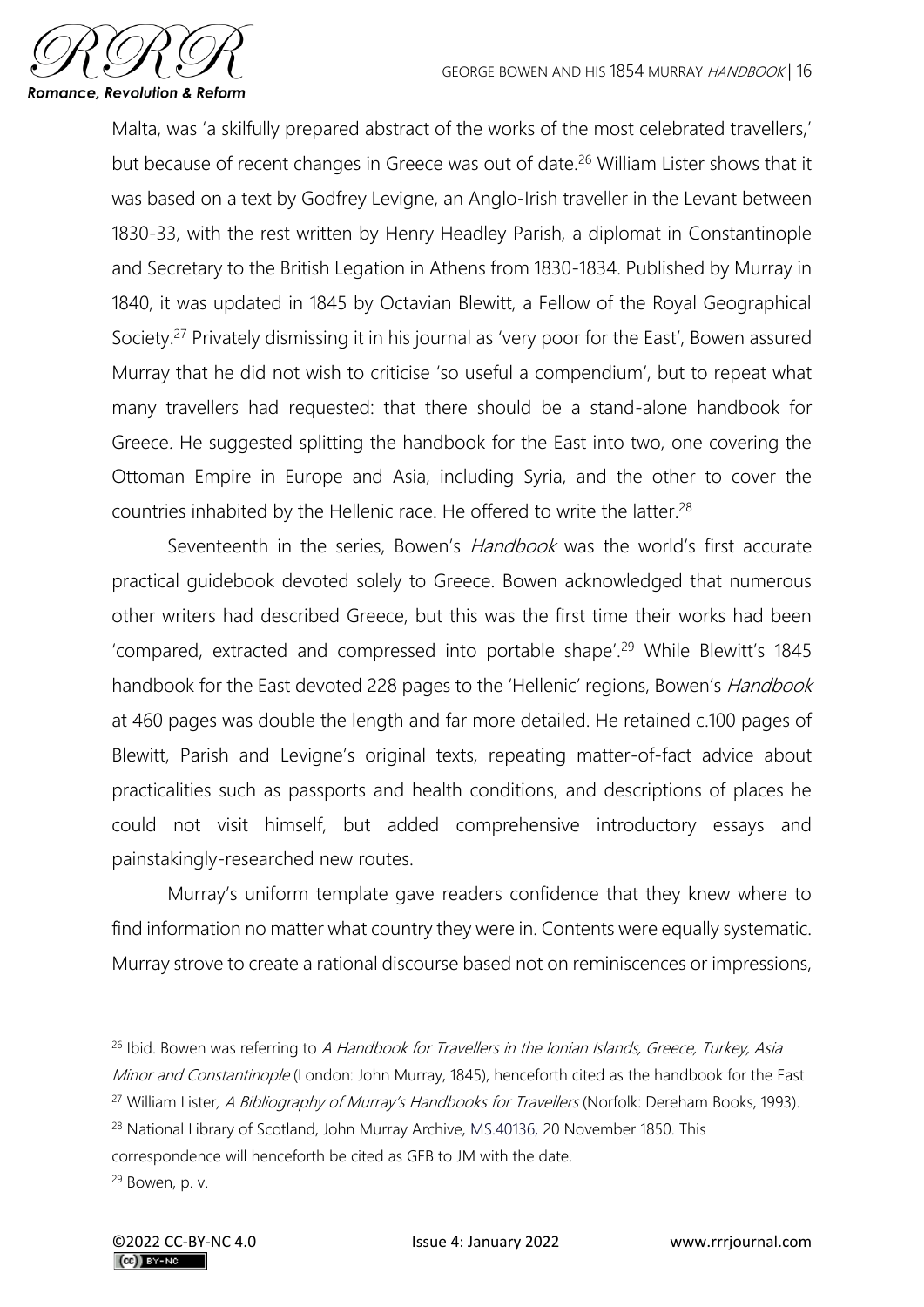

but on scientific observation. Travellers were encouraged to send updated information for inclusion in future editions, but Murray welcomed personal observations only, and demanded from his authors succinct 'matter-of-fact descriptions of what ought to be seen at each place,' avoiding 'florid descriptions and exaggerated superlatives.'<sup>30</sup> Although his handbook authors included an illustrious roster of diplomats, soldiers, clergy and academics, they were known as editors and signified at most by their initials. These were not their guides but the publisher's, their authority underwritten by the renowned Murray institution. Murray himself was not identified as the first handbook editor until 1887, fifty years after publication.<sup>31</sup>

Personal knowledge was welcome; personal opinions were not. Murray complained that Parish's manuscript of the 1840 handbook for the East had 'allusions to Politics, and the Eastern Question […] that every impartial person must allow to be quite irrelevant in a Guidebook.'<sup>32</sup> Murray was concerned that Parish's anti-Russian remarks would exclude the book from sale in Russian-ruled countries, and could even be confiscated and see the owner locked up. Richard Ford, whose flamboyant and witty Handbook for Travellers in Spain became the most highly regarded in the series, was furious when Murray, concerned about alienating international buyers, forced him to cut criticisms of the French, the church, and the Spanish aristocracy.<sup>33</sup> Ford moaned that Murray wanted him to be 'mechanical and matter-of-fact […] and I am an ass for my pains. I have been throwing pearly articles into the trough of a road-book.<sup>34</sup> Ford withdrew the first edition and had to repay his five-hundred-pound fee. Murray eventually published the rewritten book in 1845.<sup>35</sup> Augustus Hare, who wrote two handbooks to English counties in the 1860s, complained that his writing for Murray had to be 'as hard, dry and incisive' as his taskmaster. 'No sentiment, no expression of

<sup>&</sup>lt;sup>30</sup> John Murray III, *A Handbook for Travellers on the Continent*, (London: John Murray 1836), p. v.

<sup>&</sup>lt;sup>31</sup> Murray IV, pp. 40-41.

<sup>&</sup>lt;sup>32</sup> JM III to Parish, 22 December 1839, John Murray Archive, MS.41911.

<sup>&</sup>lt;sup>33</sup> A Handbook for Travellers in Spain, 2 vols, (London: John Murray, 1845)

<sup>&</sup>lt;sup>34</sup> Ford to Henry Addington, 18 November 1841, quoted in E. W. Gilbert, 'Richard Ford and His "Hand-Book for Travellers in Spain"', The Geographical Journal, 3/4 (1945), 144-151 (pp. 178-9).

<sup>&</sup>lt;sup>35</sup> Reviewers deplored Ford's Francophobia, but Spain was a huge success, selling 1389 copies in three months. Gretton, p. x.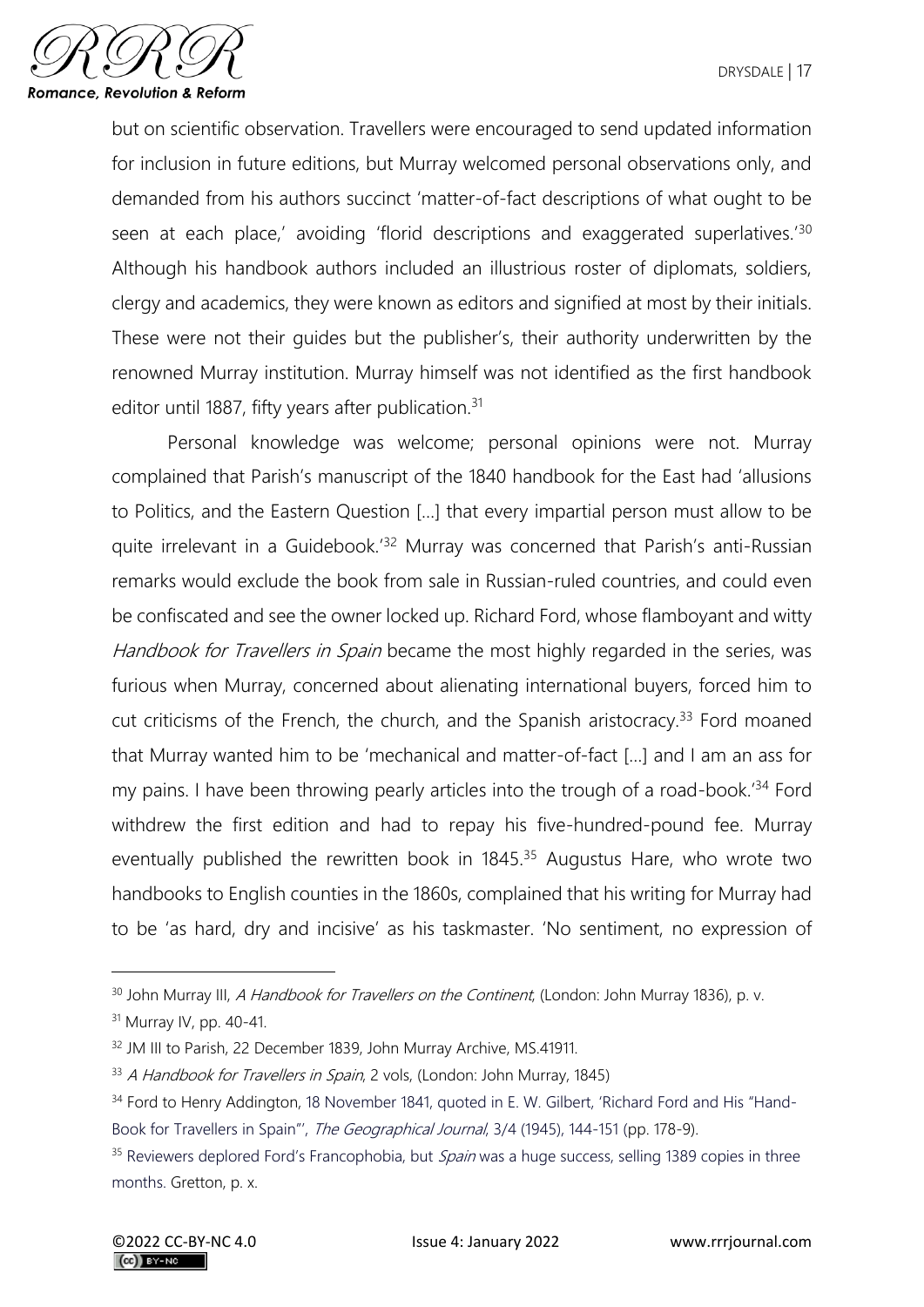

opinion were ever to be allowed, all description was to be reduced to its barest bones, dusty, dead and colourless […] utterly unreadable.'<sup>36</sup> Hare was so frustrated he left to write rival guidebooks of his own.

Bowen's Handbook was commissioned in 1851, the 'watershed year' of the Great Exhibition, when free trade globalisation was taking hold in British politics and culture.<sup>37</sup> The Victorian era may have been bound by systems, but it was also a liberating time of mental, physical and commercial expansion and adventure. This sets up intriguing tensions between constraint and freedom, which Bowen's *Handbook* addresses. In his history of lines, anthropologist Tim Ingold distinguishes between 'lines of transport' and 'wayfaring lines', the former rigid, repetitive, unimaginative and constraining, the latter meandering dynamic pathways of movement and growth.<sup>38</sup> Bowen's journal shows him wayfaring around Greece, with no clear aim other than to engage with 'the country that opens up along his path.<sup>'39</sup> By contrast, the Handbook's specified routes are lines of transport to prescribed destinations and objects of attention, and transform place into a series of nodes 'in a static network of connectors.'<sup>40</sup>

But how far did Murray's editorial strictures constrain Bowen's individuality? Superficially, Bowen conformed to Murray's protocols. He promised Murray a 'brief but systematic account' that 'adhered strictly to the arrangement and table of contents', and systematised the material 'scattered very often in a very incorrect shape, up and down the old Handbook for the East.' <sup>41</sup> His ambition was not to explore his feelings, or situate himself in relation to the sublime or picturesque, but to give the public 'more correct and accurate information than is to be found in the books – however clever and interesting – of previous travellers.<sup>'42</sup> Measured impersonality was an aesthetic

<sup>&</sup>lt;sup>36</sup> The Story of My Life (London: George Allen, 1896), quoted in Gretton, p. xvii.

<sup>&</sup>lt;sup>37</sup> Paul Young, *Globalisation and the Great Exhibition: The Victorian New World Order* (London: Palgrave Macmillan, 2009), p. 193.

<sup>&</sup>lt;sup>38</sup> Tim Ingold, *Lines: A Brief History* (Abingdon: Routledge, 2007), p. 84.

<sup>39</sup> Ibid., p. 76.

<sup>40</sup> Ibid., p. 75.

<sup>41</sup> GFB to JM III, 28 February 1853.

<sup>42</sup> Bowen, p. 135.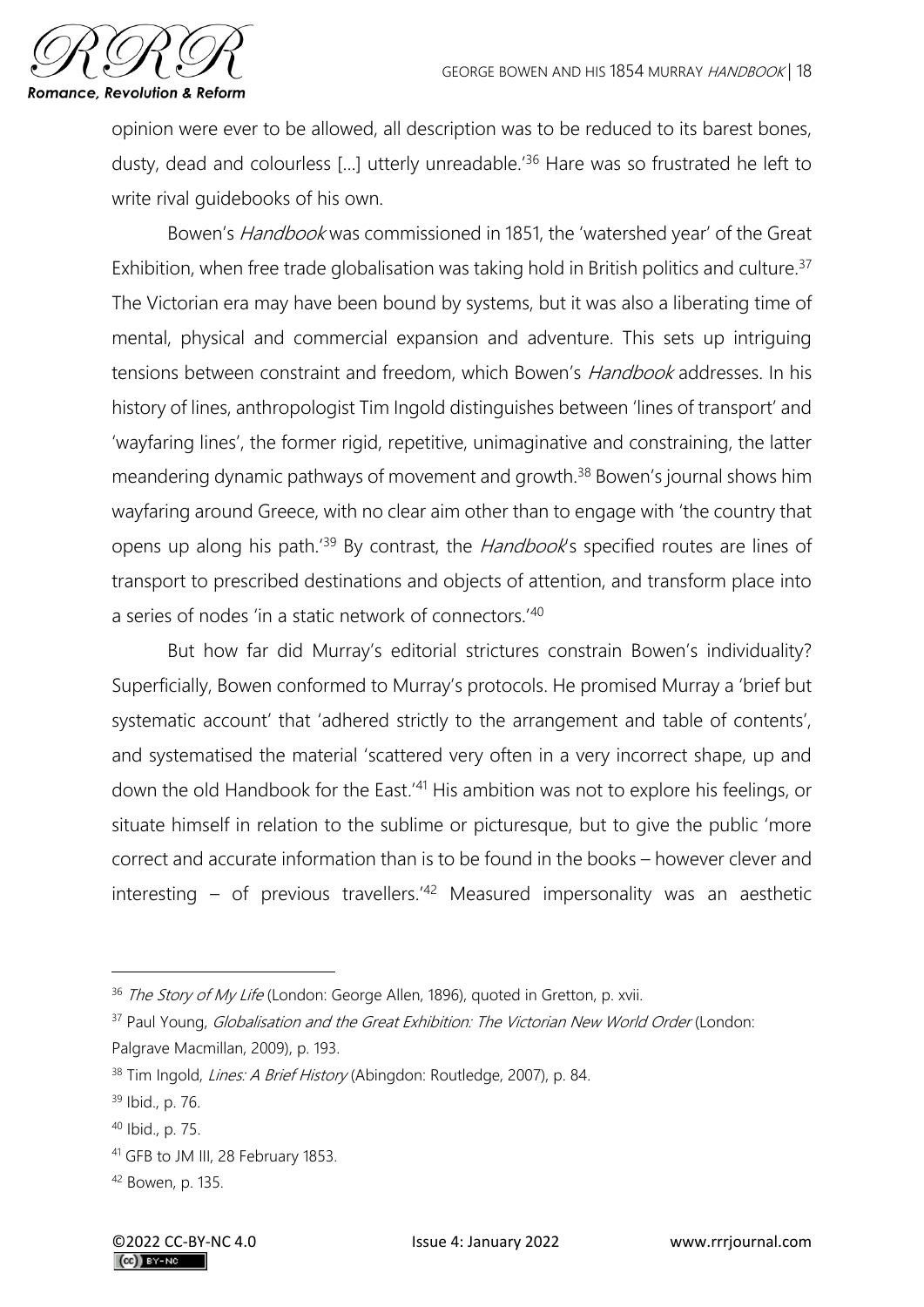

imperative and an ethical ideal. Following an excursion from Athens on 2<sup>nd</sup> October 1847, Bowen recorded in his journal:

Hence this road ascends - & winding through a number of undulating hills covered with a natural shrubbery of fragrant pines & myrtles - we about 11 descended on the plain of Marathon, through a most beautiful gorge wh opens at every turn of the ragged path enchanting views of the sea, & opposite mountains of Euboea.<sup>43</sup>

Cauterising his naturally discursive style, in the Handbook this becomes: 'It is possible to go to Marathon and return to Athens in one day, by taking a carriage out to Cephisia, whither horses can be sent on. This is by far the best plan.<sup>'44</sup>

Bowen understood Murray's aim was to acquaint readers with the country, not the editor. In the *Handbook* he quotes 'Demotes', who ridiculed writers on Greece – mostly German princes or noble English marquesses – 'whose books are like Chinese maps, the writer himself representing the Celestial Empire, and the subject some small islands which fill up the rest of the world.'45 Demotes concluded: 'These noble authors are unlikely to give any very accurate ideas to their respective countrymen.'<sup>46</sup> 'Demotes' mocked both their sense of entitlement and the way they placed themselves at the centre, their egos pushing Greece into the periphery and obscuring it for everyone else.

Churnjeet Mahn, one of few scholars to have examined Greek handbooks, argues that Bowen's contribution to Greek guidebooks was not new or distinctive, and depended on his role as 'a respected colonialist whose knowledge as a representative of the British government had lent an authority to the guidebook that was underwritten by his administrative role for the British Empire.<sup>'47</sup> In fact, although Bowen's *Handbook* 

<sup>43</sup> Bowen, unpublished journal, 2 October 1847.

<sup>44</sup> Ibid., p. 209.

<sup>45</sup> Morning Chronicle, 10 October 1843, p. 3.

<sup>46</sup> Bowen, p. 43.

<sup>47</sup> Churnjeet Mahn, 'Journeys in the Palimpsest: British Women's Travel to Greece, 1840-1914' (Doctoral thesis, University of Glasgow, 2007), p. 24. Published as British Women's Travel to Greece, 1840-1914: Travels in the Palimpsest (London: Ashgate, 2012).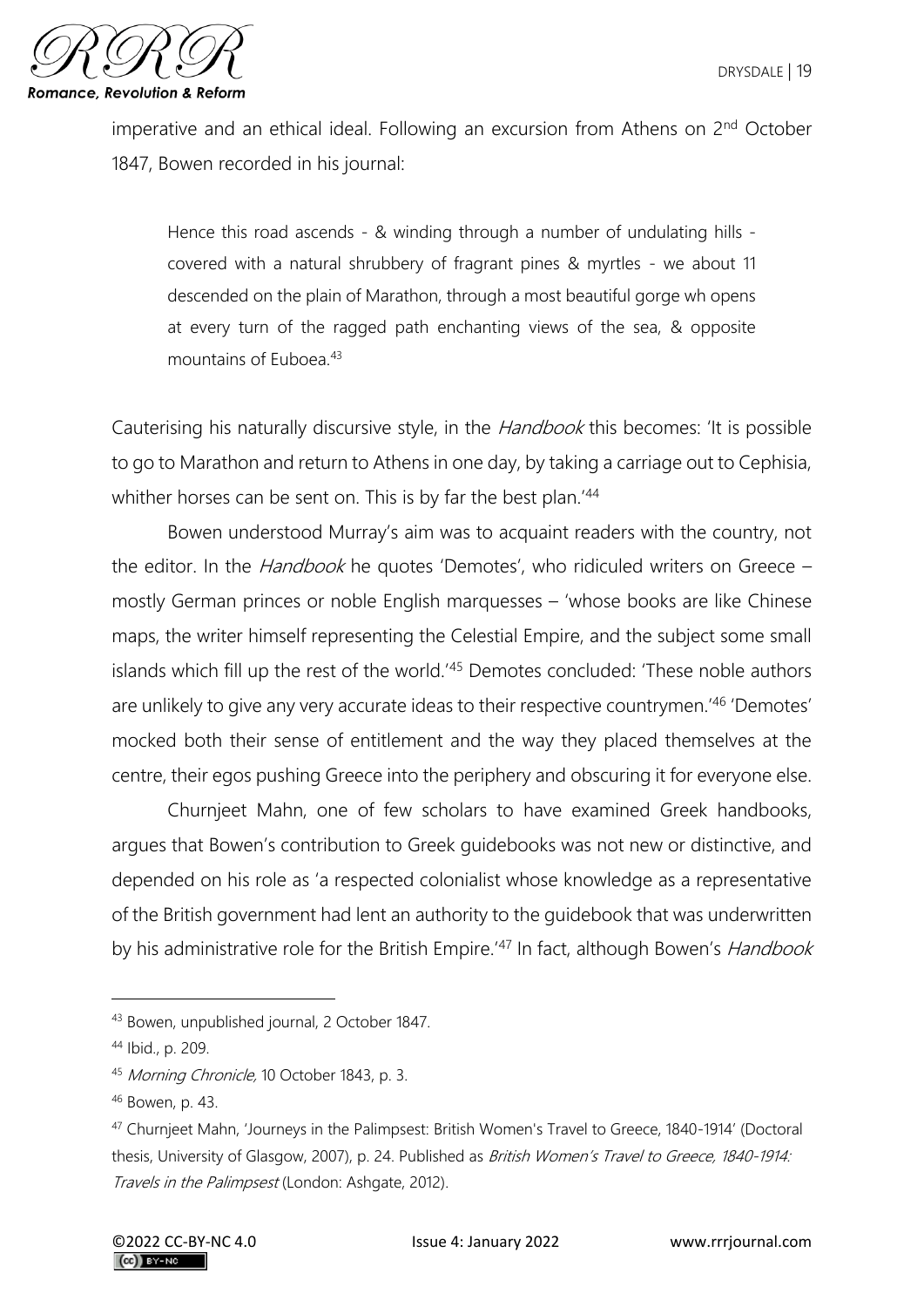

was commissioned while he was the Ionian University's vice-chancellor, it was written after he had resigned that post for an Oxford Fellowship. Additionally, his name lent the *Handbook* no authority because he was not identified as editor until an advertisement appeared in the 1859 *Quarterly Review*, five years after publication, when he was appointed Governor of Queensland. That promotion might have enhanced his authority and increased sales, but the *Handbook* remained anonymous. While Murray's inner circle at the famous Albemarle Street drawing room 'was predicated on class distinctions and members' connections to the fields of literature and politics,' Bowen's authority derived more from his empirical and scholarly research.<sup>48</sup> As he assured Murray:

I have visited and examined every single site of importance in those countries. In fact, I believe that my travels in these parts have been more extensive than those of any other foreigner – except Colonel Leake. Moreover, I enjoy a great advantage in being personally acquainted with nearly all the natives of distinction both in Greece and in the Ionian Islands; and in being able to speak and write fluently Modern Greek – the only language understood by the vast majority of the population.<sup>49</sup>

His university role gave him access to academics and a library which helped to make him 'thoroughly acquainted with the history – the topography – the language – and the political and moral condition of Modern Greece.<sup>'50</sup>

A closer look shows Murray's schema fracturing under the weight of Bowen's individuality. Although Murray's handbooks were renowned for their research – the word 'Murray' was even used to signify encyclopaedic travel knowledge – Bowen told John Murray III that he intended to combine 'the information of a scholar with the observations of a man of the world'.<sup>51</sup> Both, he said, had written largely on Greece, but

<sup>48</sup> Banks, p. 218.

<sup>49</sup> GFB to JM III, 20 November 1850.

 $50$  Ibid.

<sup>51 &#</sup>x27;Continental notes in July and August', Dublin University Magazine, Oct 1859, p. 415; GFB to JM III, 14 March 1851.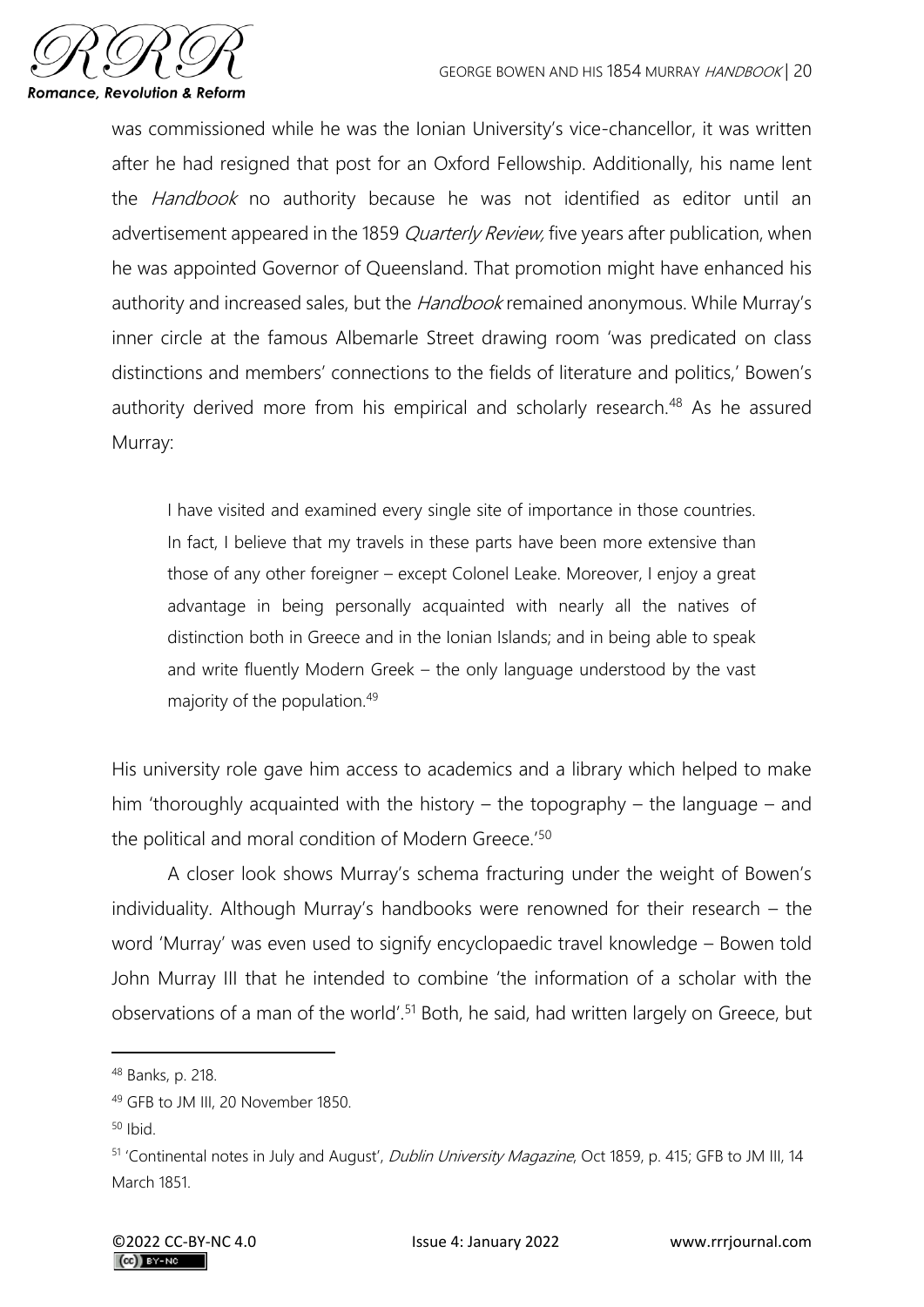

with a few honourable exceptions, 'the scholars have not been men of the world, and the men of the world have not been scholars.<sup>'52</sup> He implied that he was both, making his contribution both new and distinctive.

Bowen also managed to express his personal predilections. He hated, for example, the prevailing anti-Greek prejudice. The overriding sentiment of the classically educated was nostalgia for antiquity and disenchantment with the 'primitive' present. Despite never visiting Athens, Edward Gibbon described the Athenians walking 'with supine indifference among the glorious ruins of antiquity; and such is the debasement of their character, that they are incapable of admiring the genius of their predecessors.'<sup>53</sup> The 1845 handbook for the East similarly condemned the Greek 'national character' as the lowest in Europe, claiming that 'vanity is the predominant characteristic and their want of veracity (Grecia mendax) is proverbial. They display an uncontrolled propensity to litigation, revenge, and political intrigue, cloaked under the thin veil of patriotic enthusiasm.'<sup>54</sup> Bowen deleted this xenophobia in his edition, arguing that the Greeks had been 'much misrepresented, partly though ignorance and partly through prejudice.<sup>'55</sup> Bowen's edition has an unquestionably lordly tone, its assumed superiority reinforced by his perception of the primitive Greek way of life, corruption, oppression of women, and absence of modern infrastructure, but he nevertheless rejected the widespread narrative of degeneration. He accused classical travellers of being

Too ready to look down with cold disdain on the forlorn estate of a people, for whose ancestors they profess even an extravagant veneration; – foreigners resident among them have been too eager to accuse of every meanness and

<sup>52</sup> GFB to JM III, 14 March 1851.

<sup>53</sup> Edward Gibbon, The History of the Decline and Fall of the Roman Empire, 6 vols, (London: Strahan & Cadell, 1782, revised 1845), VI, p. 145. Gibbon took his account from (among others) Jacob Spon's Voyage d'Italie, de Dalmatie, de Grece et du Levant, 3 vols, (Lyons, 1678), II, pp. 79-199, and George Wheler's A Journey into Greece (London, 1682), pp. 337-414.

<sup>54</sup> A Handbook for Travellers in the Ionian Islands, Greece, Turkey, Asia Minor and Constantinople (1845), pp. 3-4.

<sup>55</sup> Bowen, p. 44.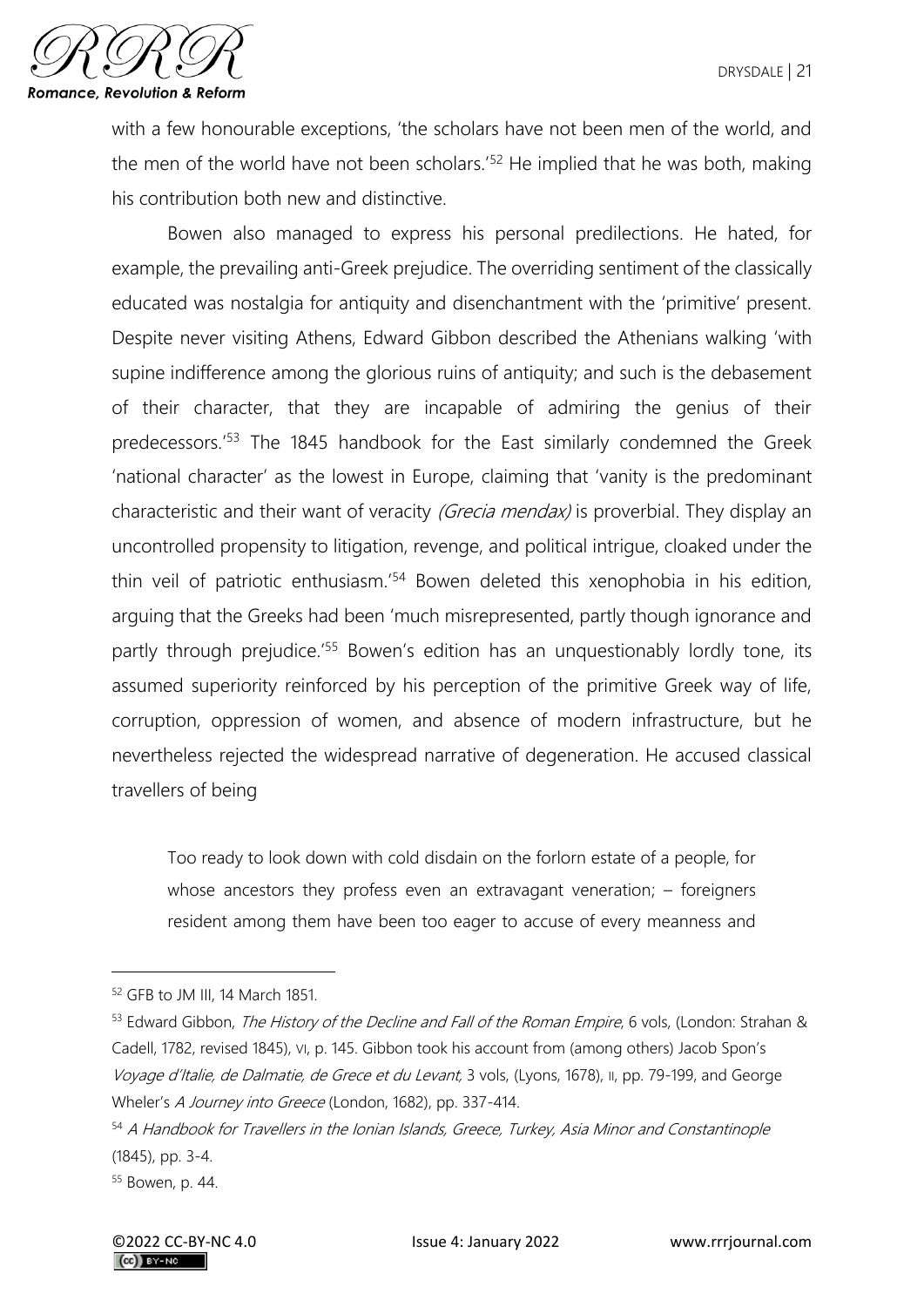

every vice the sons of those fathers who taught Honour and Virtue to the ancient world.<sup>56</sup>

Bowen also, unusually, shifted the focus away from ancient Greece onto modern history, which was 'less familiar to the general reader' but 'indispensable to a right understanding of the present condition of the country and people.<sup>'57</sup>

Bowen was equally unconventional, for a Frank, in seeking to understand the Orthodox Church. Most Europeans overlooked Byzantine culture to focus on the Hellenic ideal and Protestants dismissed Orthodoxy as 'a strange mixture of feasts and fasts; of ringing of bells and muttering jargon.'<sup>58</sup> They abhorred relic-veneration. The 1840 and 1845 Handbooks for the East described the remains of Corfu's patron saint, St Spyridon, as 'mummy-like' and 'a most disgusting object', and Corfu's annual festival, when the saint was processed through the town, an 'absurd affectation of compliance with the prejudices of the people […] adopted with a view to conciliate the affections of the natives.'<sup>59</sup> As son, grandson and brother of Anglican vicars, Bowen might be expected to have shared the disgust. Instead, he deleted it and wrote respectfully that St Spyridon's embalmed body, thought to have wrought miracles, was preserved in a richly ornamented case, and three times a year was carried 'in solemn procession' around the esplanade, followed by the Greek clergy and native authorities.<sup>60</sup> The 1845 handbook for the East condemned the Greek clergy as coming 'principally from the lowest class, and with few exceptions are ignorant, superstitious and fanatic.<sup>'61</sup> Bowen replaced this with a scholarly chapter on the church, based on his audiences with Patriarchs in Constantinople in 1847 and 1849, and lengthy sojourn on Mount Athos, which few other Europeans had achieved. He assured Murray that his 'minute account'

<sup>56</sup> Ibid.

<sup>57</sup> Ibid., p. 27.

<sup>58</sup> Frances Maclellan, *Sketches of Corfu* (London: Smith, Elder, 1835), p. 119.

 $59$  A Handbook for Travellers in the Ionian Islands, Greece, Turkey, Asia Minor and Constantinople, (London: John Murray, 1840), p. 5.

<sup>60</sup> Bowen, p. 65.

<sup>&</sup>lt;sup>61</sup> A Handbook for Travellers in the Ionian Islands, Greece, Turkey, Asia Minor and Constantinople, (1845), p. 4.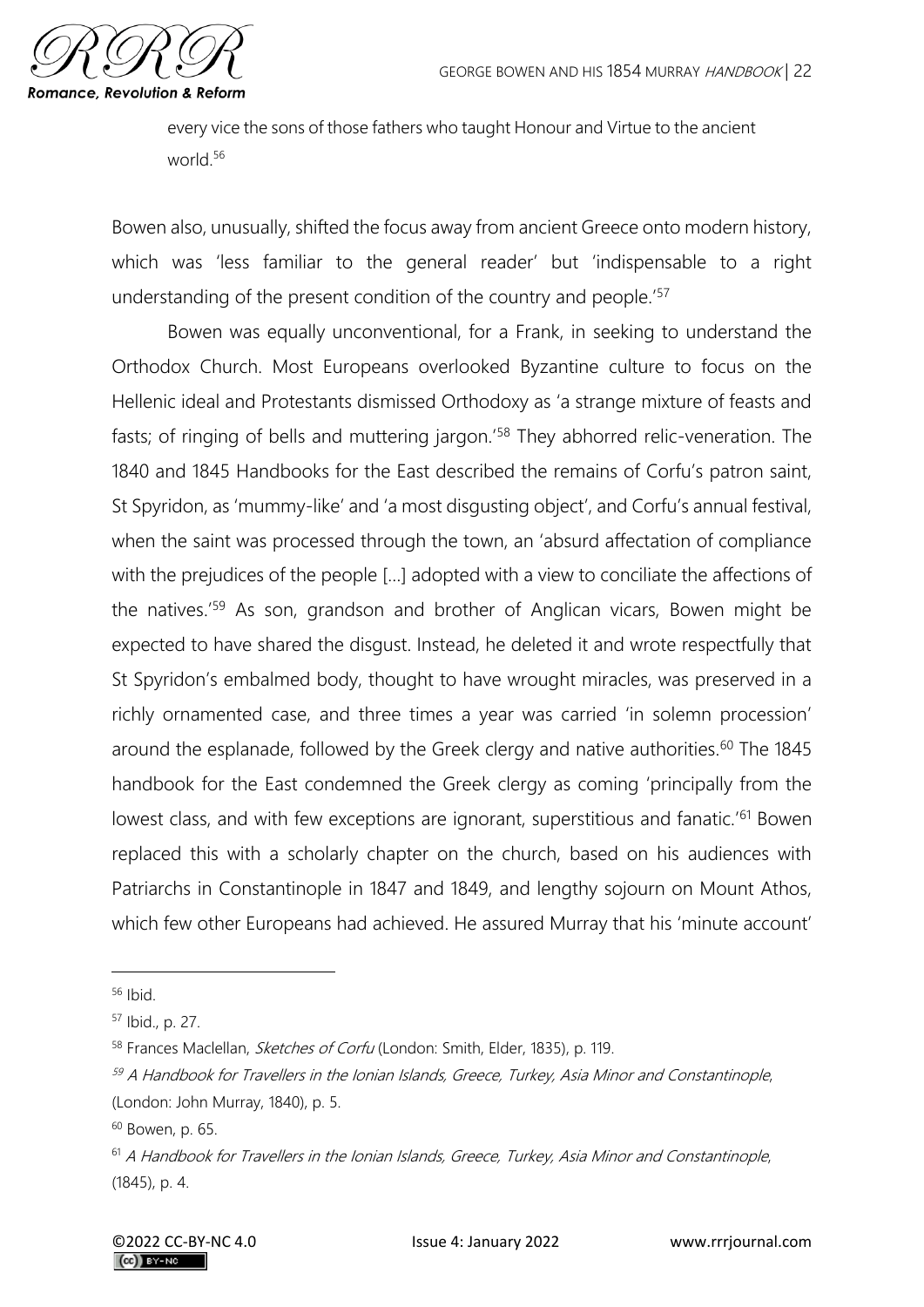

was 'rather more accurate' than Robert Curzon's, the only other detailed contemporary commentary, however 'clever and amusing'.<sup>62</sup>

Forty years later, Bowen was still batting for the Greeks. In 1891 he accused Amy Yule, editor of the 1884 edition, of 'faults of scholarship', and complained that she had cut out 'nearly all that was in favour of the Christians in the Levant', inserting many 'unformulated remarks and petty sneers to their prejudice.'<sup>63</sup> Bowen fulminated:

This is an error which has been carefully avoided in the other Handbooks. It is obviously bad taste in a work of this nature, which should be, for many reasons, almost colourless with respect to local politics, to attack violently, and often falsely, the character and conduct of the people of the country described, and who naturally resent such treatment and do all they can to disparage the authority of the assailant.<sup>64</sup>

It was bad taste and bad business. Bowen had revisited Greece the previous year (1890) where he was 'personally acquainted with the leading Greeks of all parties' who had found this edition so offensive to themselves and their country that they were 'shunning' it.<sup>65</sup> He marked passages to cut or revise. 'I am in want of an occupation just now, and it would be a labour of love on my part to make the *Handbook for Greece* as good as possible.'<sup>66</sup>

Notwithstanding Bowen's professed resistance to politics and personal opinion, he had a predilection for foreign politics that permeated his *Handbook* despite himself. On page one he referred to the 'present state and future destinies of the Levant' as 'that most important question.'<sup>67</sup> His *Handbook's* very scope was political. The text

- $64$  Ibid.
- $65$  Ibid.
- $66$  Ibid.
- <sup>67</sup> Bowen, p. 1.

<sup>&</sup>lt;sup>62</sup> GFB to JM III, 20 November 1850. Curzon's manuscript-buying journey, published by John Murray in 1849 as A Visit to Monasteries in the Levant, recounts experiences and observations similar to Bowen's, but Bowen did not share Curzon's collecting instinct or money. In the Handbook, Bowen described Mount Athos's ecclesiastical libraries as 'ransacked' by Curzon in 1837, p. 421.

<sup>63</sup> GFB to JM IV, 19 May 1891.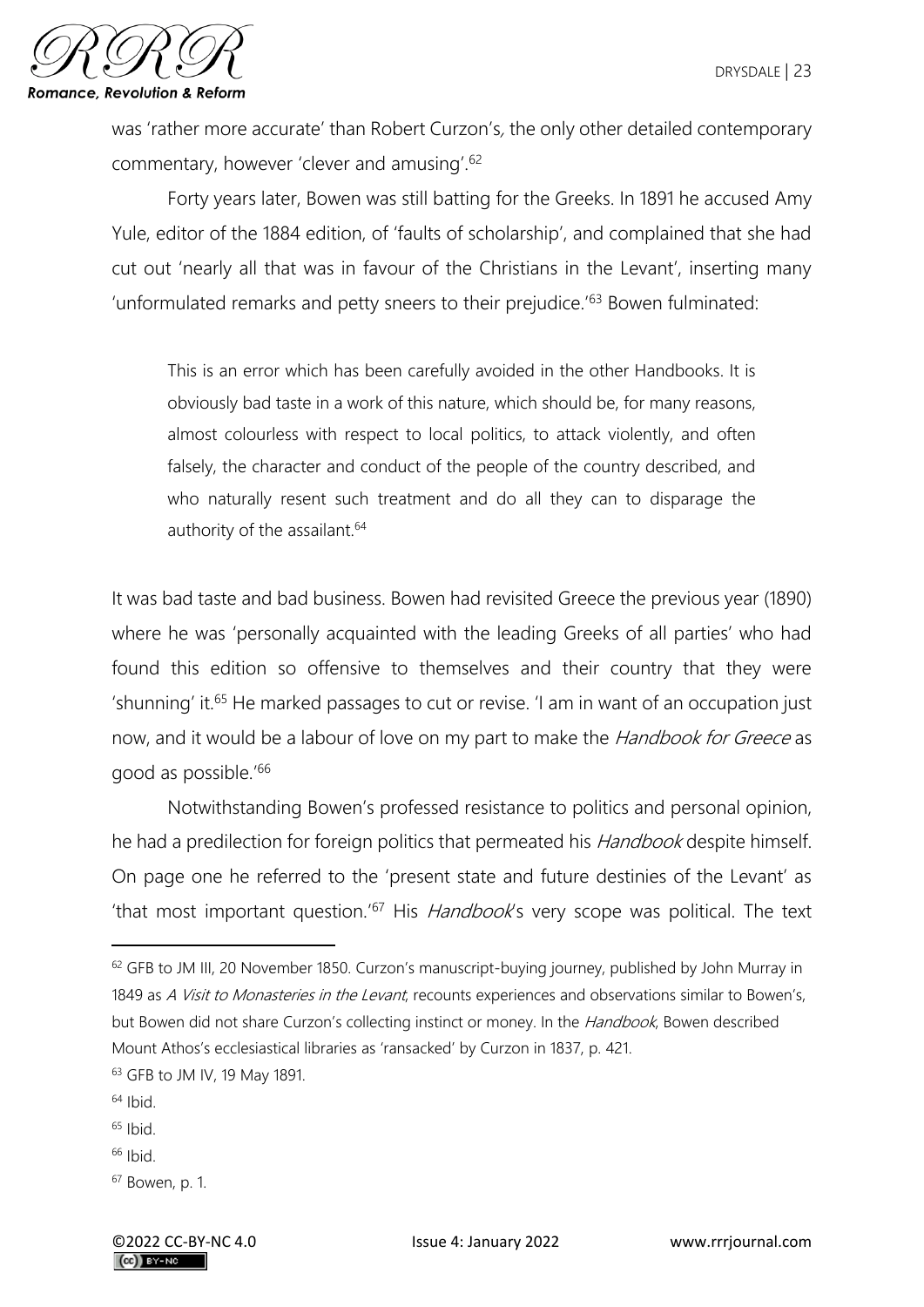

includes the northerly swathe of Macedonia, Thessaly, Thrace and parts of Albania, plus many Aegean islands, which comprise Greece today but were then still Ottoman, which Bowen considered 'Classical and Historical Greece […] not yet reunited to Christendom.<sup>'68</sup> The word 'yet' is important here. This was the *Megali Idea*, the Great Idea that preoccupied Greek foreign policy for the next seventy years, of reuniting all Hellenes within future borders in Asia Minor, along the Balkans and the Ionian Sea, with the capital in Constantinople. Bowen included these regions in his *Handbook* because the majority there were Greek in 'those great elements of nationality: blood, religion and language.<sup>'69</sup> By pointing at nationalist fault lines, Bowen provocatively laid down markers for on-going independence movements.

Bowen's gaze was complicated, however, by Greece's geopolitical division between the newly independent Kingdom and Ottoman and British Empires, and by Britain's mixed identity as defender of Greek liberty and burgeoning imperial power. Bowen was relationally positioned between them: this was his defining dialectic. Although Britain administered and 'protected' the Ionian Islands and wielded indirect power in Greece and Turkey, Greece was neither settler colony nor site of conquest, enslavement or conversion. Instead, Bowen articulated Greece's double identity as a subject of Oriental degeneration and a cradle of Western civilisation. Greece was both despised and revered, East and West, 'them' and 'us', peripheral and central, inferior and superior.

Further tension emerges between Bowen as colonial representative, imposing imperial 'lines of transport' on the Ionians, and his wayfaring private views. He was emblematic of the establishment but also resistant to it. The Handbook was written just after the 1850 Don Pacifico affair, when Palmerston as Foreign Secretary blockaded Greek ports because the Greek government refused to compensate a British subject when his Athens house was ransacked. During a famous five-hour speech, Palmerston justified his gunboat diplomacy by assuring every British subject that throughout the world he 'shall feel confident that the watchful eye and the strong arm of England will

<sup>68</sup> Ibid., p. v.

 $69$  Ibid.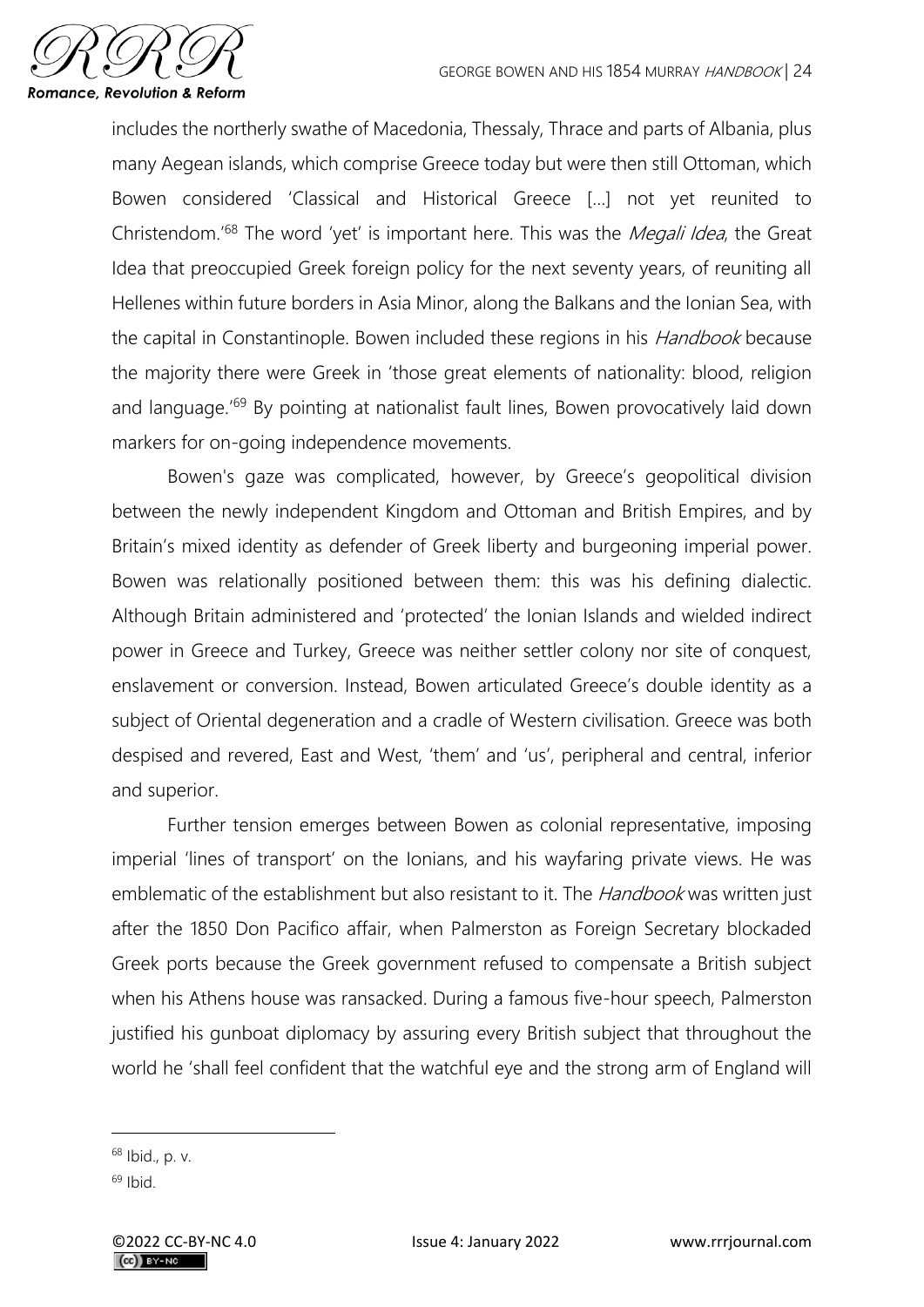

protect him from injustice and wrong.'<sup>70</sup> As an agent of empire, Bowen represented this triumphalist Victorian outlook, yet he was independent-minded enough to be ambivalent and even opposed to some of its manifestations. In the *Handbook* he noted that Palmerston's policy 'was violently assailed in England,' but that 'debates on the question in both Houses of Parliament will amply repay perusal.'<sup>71</sup> In his private journal he dismissed Palmerston's bellicosity as outrageous.

Bowen was particularly conflicted because while he supported Greek national self-identity, the *Megali Idea* threatened his patriotic sensibilities, and his job. In the Handbook he served the imperialist elements of his career by construing the Ionians as politically naive and dependent on Britain to teach them how to govern themselves. He conceded that the Ionians' 'instinct for nationality' had produced a 'vague desire' for union with Greece once the Kingdom had 'become orderly and civilized', but argued that 'enlightened Ionians' were content to enjoy the many practical benefits of British connection.<sup>72</sup> He portrayed the Ionians as contented beneficiaries of the British civilising mission, which had provided 'thirty years of peace and prosperity' after the systematic 'corruption and tyranny' of Venetian rule.<sup>73</sup> In reality, his journals show he was aware of growing political unrest. His Handbook descriptions were even culled from The Ionian Islands under British Protection, a pamphlet commissioned by the British government to justify its draconian suppression of a Cephalonian riot.<sup>74</sup>

By quoting this anonymous pamphlet, Bowen demonstrated the impartiality required by Murray. As Keighren, Withers and Bell show, Murray authors used scholarly citation to create an appearance of authenticity, and demonstrate erudition and discrimination, which gave them credibility and garnered readers' trust.<sup>75</sup> However, Bowen's use of citation was a front because he had written the pamphlet himself.<sup>76</sup> As

<sup>73</sup> Ibid., p. 53.

<sup>&</sup>lt;sup>70</sup> Kenneth Bourne, *The Foreign Policy of Victorian England 1830-1902*, (New York: Oxford University Press, 1970), p. 302.

<sup>71</sup> Bowen, p. 101.

<sup>72</sup> Ibid., p. 55.

<sup>&</sup>lt;sup>74</sup> George Bowen, *The Ionian Islands under British Protection* (London: Ridgway, 1851).

<sup>75</sup> Keighren, Withers and Bell, p. 75.

<sup>76</sup> Bowen, p. 44.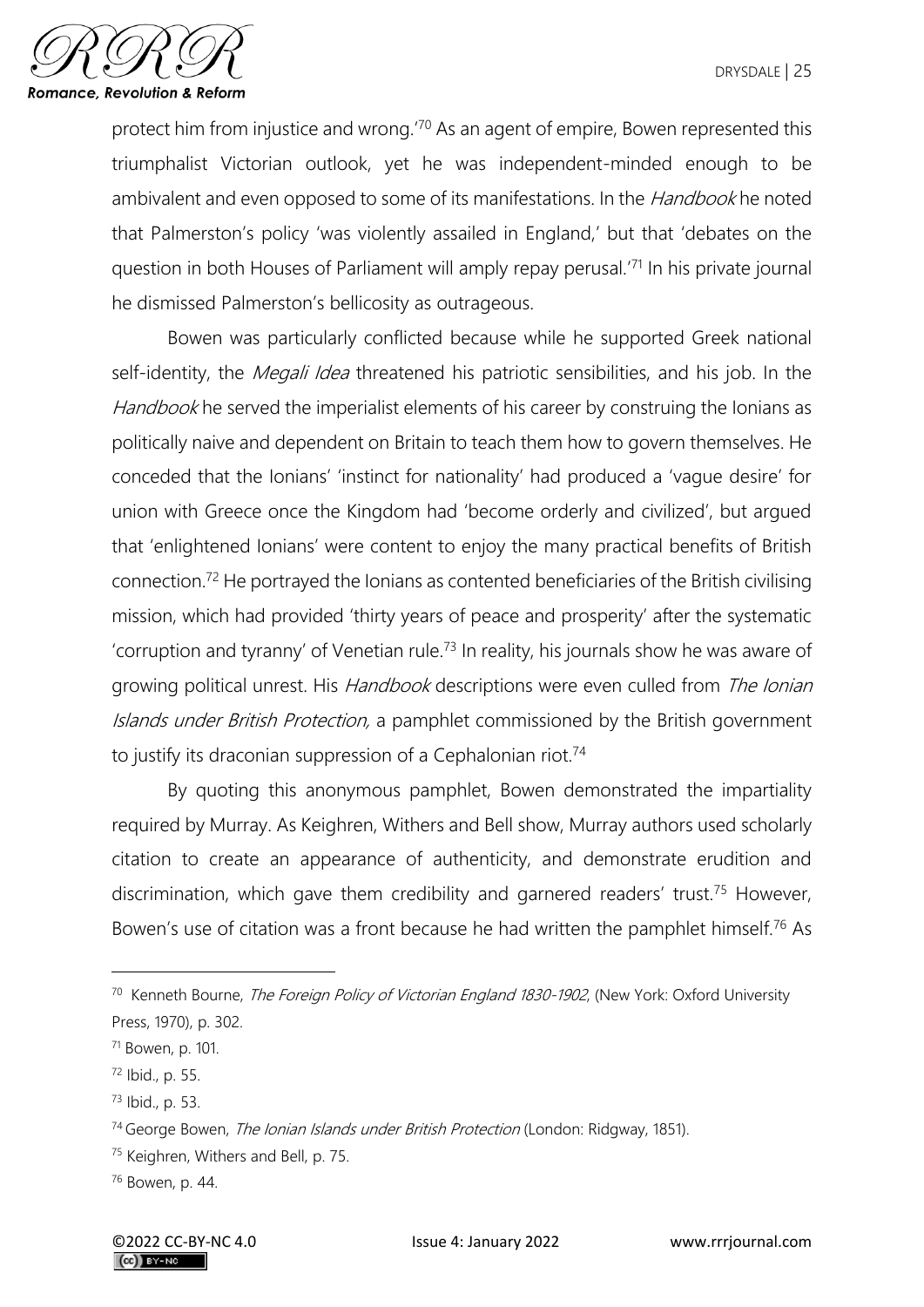

if to put readers off the scent in case they doubted his objectivity, Bowen even anonymously criticised his anonymous pamphlet in the *Quarterly Review* for having 'drawn too favourable a portrait of the population', and recommended a 'sterner but truer portrait in the *Times* of Sept 17 1849.<sup>'77</sup> In the *Handbook*, he also appended his name to quotations, or cited himself, writing 'according to Mr Bowen' and relying on the *Handbook's* anonymity to let him get away with it. By recycling material, he saved himself time and effort, and drew attention to and underwrote the authority of his other publications, but he was also indirectly expressing his own opinions, hiding in plain sight.

The resulting *Handbook* is neither the 'hard, dry and incisive' writing Hare resented, nor the egotistical writing Murray feared, but a synthesis of the impersonal on-site recordings of eighteenth-century antiquarianism ('lines of transport'), with early nineteenth-century Romantic and aesthetic Hellenism ('wayfaring'). In her history of the Ordnance Survey, Rachel Hewitt demonstrates that while the Enlightenment celebrated cartography as 'the language of reason and political equality,' the Romantics often resented rationality for 'enslaving the human mind'. Furthermore, she argues that the Romantics viewed maps and guides more as stimulants for the poetic imagination, and as assisting 'a deeply felt love for nature and solitary wandering.<sup>'78</sup> Bowen's *Handbook* embodied this duality. It was a rational guide to the archetypal home of political liberty and egalitarianism, which was also a place of sublime landscapes and picturesque ruins that had special resonance for the Romantic sensibility. This dialectic of objectivity and subjectivity, of scientific and personal, gave rise to Bowen's mid-century realism, and put him in a unique position to bridge the gap between travel writing and guiding, and to elevate guidebooks to a new literary level.

❖

<sup>77</sup> 'Ionian Administration', Quarterly Review, 91 (1852), 315-352, p. 321. Note that reviewing your own book was not new: Walter Scott, who co-founded the *Quarterly Review* with John Murray in 1809, anonymously reviewed his own Tales of my Landlord, and this was his harshest review. <sup>78</sup> Hewitt, pp. 147, 145, 203.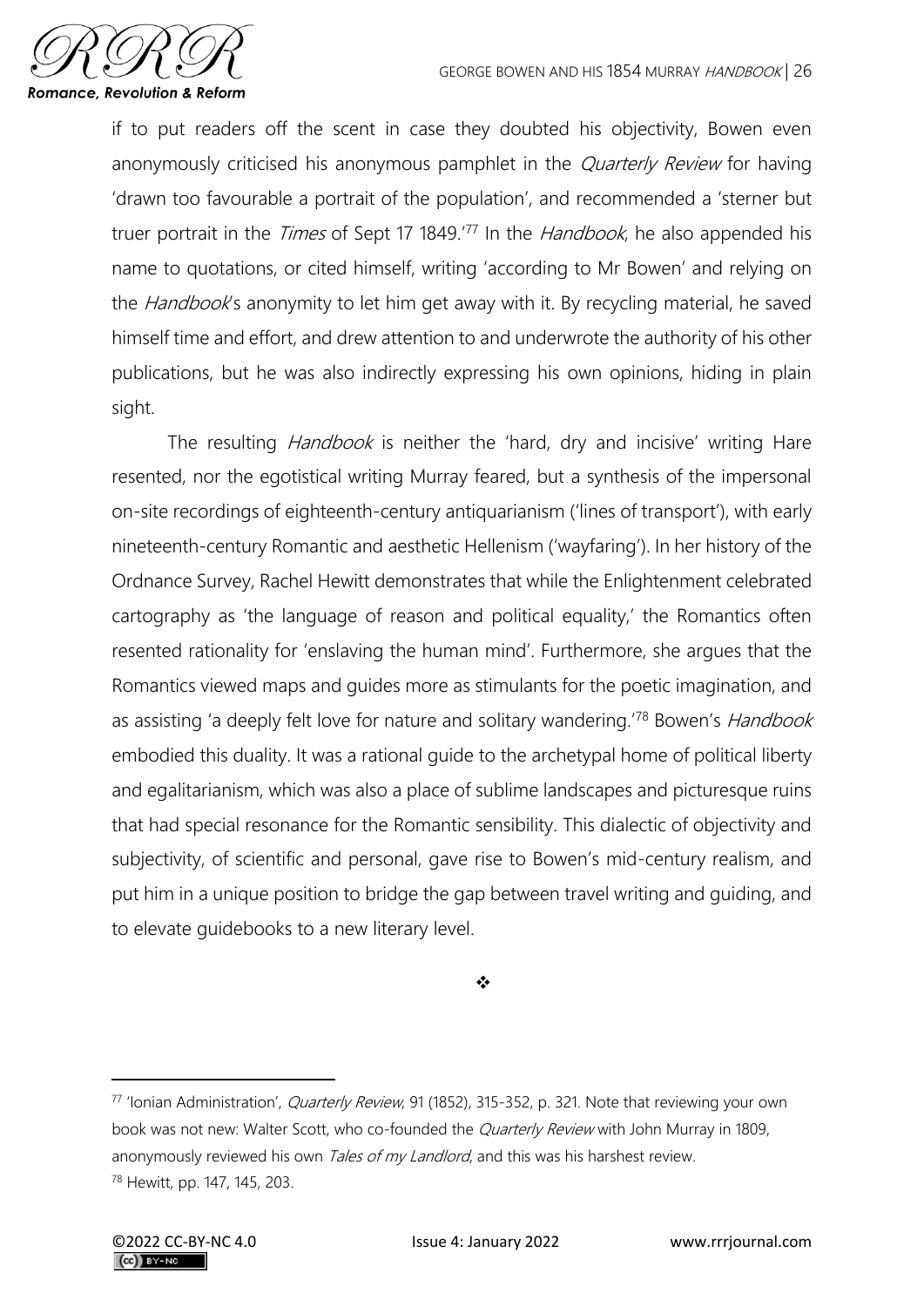

Bowen's *Handbook* presents other intriguing tensions between freedom and constraint. It opened up Greece to the newly-travelling middle classes, enabling them to set off in Byron's romantic footsteps, including skeleton tours viable for time-pressed professionals on a budget, rather than the months or even years required for the Grand Tour. Given the 'unavoidable discomforts of travelling in Greece', a valet-de-place was still recommended, but travellers were liberated from having to employ expensive Grand Tour-style entourages of servants, because the Handbook's practical advice explained how to manage for themselves.<sup>79</sup> The Grand Tour was essentially educative, but travellers no longer needed to hire expert quides because the *Handbook's* authoritative chapters on Greek art and archaeology, subcontracted by Bowen to an expert antiquarian named Penrose, could inform. The *Times* was even moved to claim that 'by the help of Murray, the veriest Cockney, the greenest schoolboy and the meekest country clergyman may leave his counter, his school or his parsonage, and make his way through all Europe comfortably, cheaply and expeditiously.'80 This was an illusion, because Bowen's *Handbook* alone cost 15 shillings, equivalent to an agricultural labourer's weekly wage, but the point was that Murray – and Bowen – were creating space in a new publishing market to reach as wide a readership as possible. They were attempting to meet the needs not only of a pre-industrial society in which wealthy travellers could enjoy long periods of leisurely exploration, but also those of the socially and geographically mobile middle classes who followed routes during time-limited holidays, and abhorred, envied, or aspired to that kind of moneyed leisure. It was Byron made bourgeois. This sets up a further tension between social classes via the democratisation of travel to which it contributed, and the constraining elitism it served. This connects with mimetic fantasies of colonial exploration, and tension between wayfaring aspiration and constraining reality. While the travelogue described what the author had done in the past, the guidebook offered a fantasy of what the reader might do in the future. Travellers might have aspired to the adventures the *Handbook* proposed, but few would have shared Bowen's intellectual intentions or physical bravery and followed all his routes. Bowen knew this, and was keen to direct his

<sup>79</sup> Bowen, p. 17.

<sup>80</sup> Times, 2 December 1850, cited in Gretton, p. xlviii.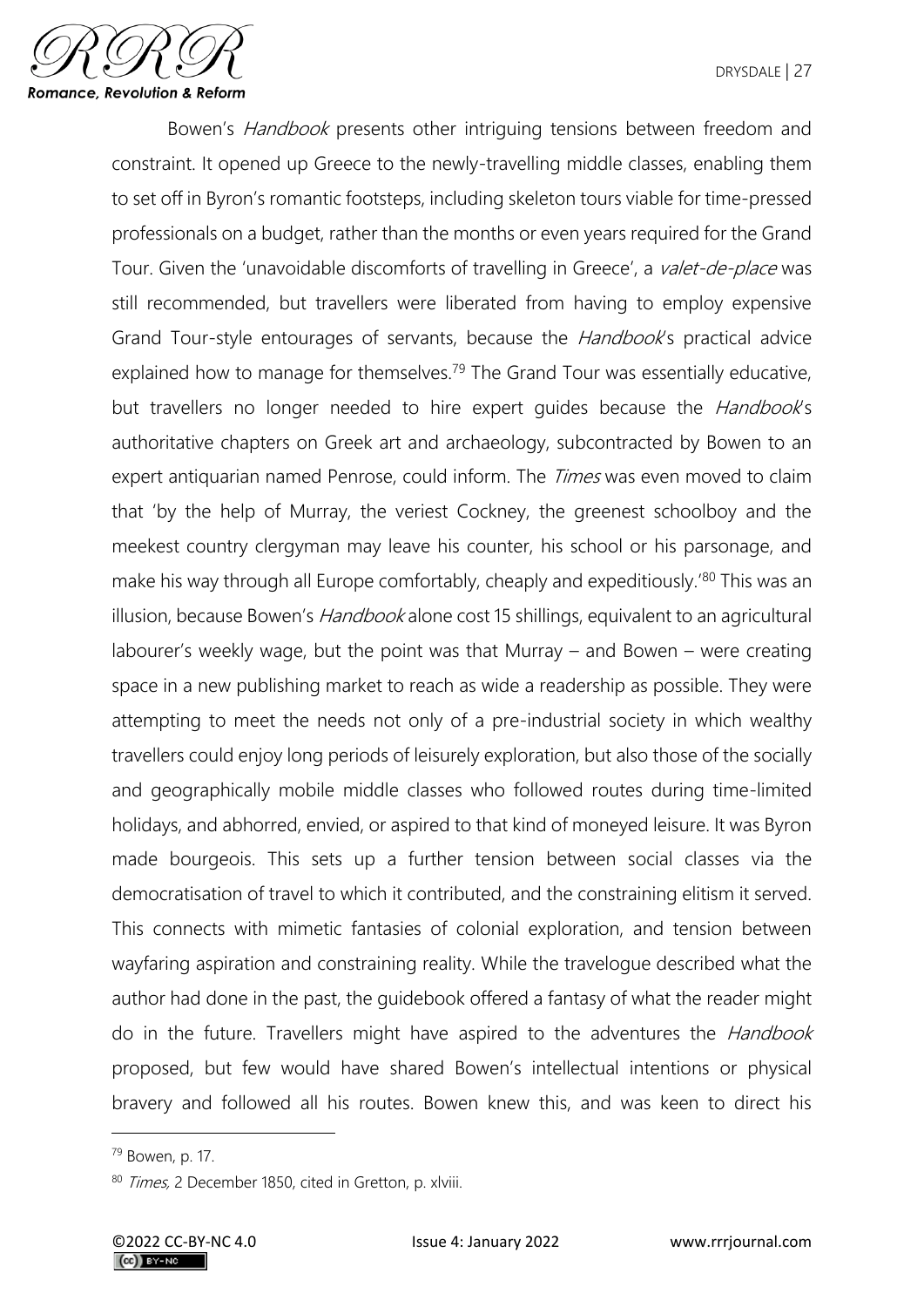

Handbook towards both 'travellers abroad' and 'readers at home', for whom 'a full account has [...] been long a desideration.<sup>'81</sup> But like Bulwer Lytton's popular silver fork novels, the *Handbook* revealed a world about which most people could only dream, giving readers a sense of pressing their faces to the glass.

By accompanying the lure of adventure with instructions on how to achieve it, the Handbook may have liberated travellers from human quides, but it curtailed their freedom in other ways. Handbooks never sought to overpower readers with 'the dogma of critical orthodoxy'; although there were attempts to evolve hierarchies of sights, 'the tyranny of good taste and received wisdom' did not dominate.<sup>82</sup> Nevertheless, they sought to engineer travellers' experiences by directing them along scripted pathways – lines of transport – pointing out every view and noting every cultural reference in exceptional detail. The pre-planned routes helped travellers to navigate around the countries they visited, but ironically limited their imaginative possibilities and opportunities for discoveries of their own. The journey became 'no more than an explication of the plot.<sup>'83</sup>

This signposts tensions between independent traveller and guided tourist, with the tourist narrative defining itself against the former, often 'with an acute sense of belatedness.'<sup>84</sup> Many scholars have explored the cultural connotations inherent in distinctions between 'traveller' and 'tourist': the traveller often characterised as a sensitive wayfarer enjoying authentic experiences off the beaten track, unlike the supposedly sheep-like tourist following prescribed lines of transport, shielded and comforted by familiarity. $85$  Ingold sees the traveller as hunter-gatherer, continually

<sup>81</sup> GFB to JM III, 20 November 1850. Original emphasis; GFB to JM III, 18 April 1853. Original emphasis.

<sup>82</sup> Jonathan Keates, The Portable Paradise: Baedeker, Murray and the Victorian Guidebook (London:

Notting Hill Editions, 2011), p. 9.

<sup>83</sup> Ingold, p. 15.

<sup>84</sup> Nigel Leask, Curiosity and the Aesthetics of Travel Writing, 1770-1840 (Oxford: Oxford University Press, 2002), p. 7.

<sup>&</sup>lt;sup>85</sup> See *The Norton Book of Travel*, ed. by Paul Fussell (New York and London: Norton, 1987); Susan Bassnett, 'Introduction', in Literature of Travel and Exploration: An Encyclopaedia, ed. by Jennifer Speake (London: Routledge, 2003); and James Buzard, The Beaten Track: European Tourism, Literature, and the ways to "Culture" 1800-1918 (Oxford: Oxford University Press, 1993). Buzard explores how a democratising and institutionalising tourism gave rise to new formulations about what constitutes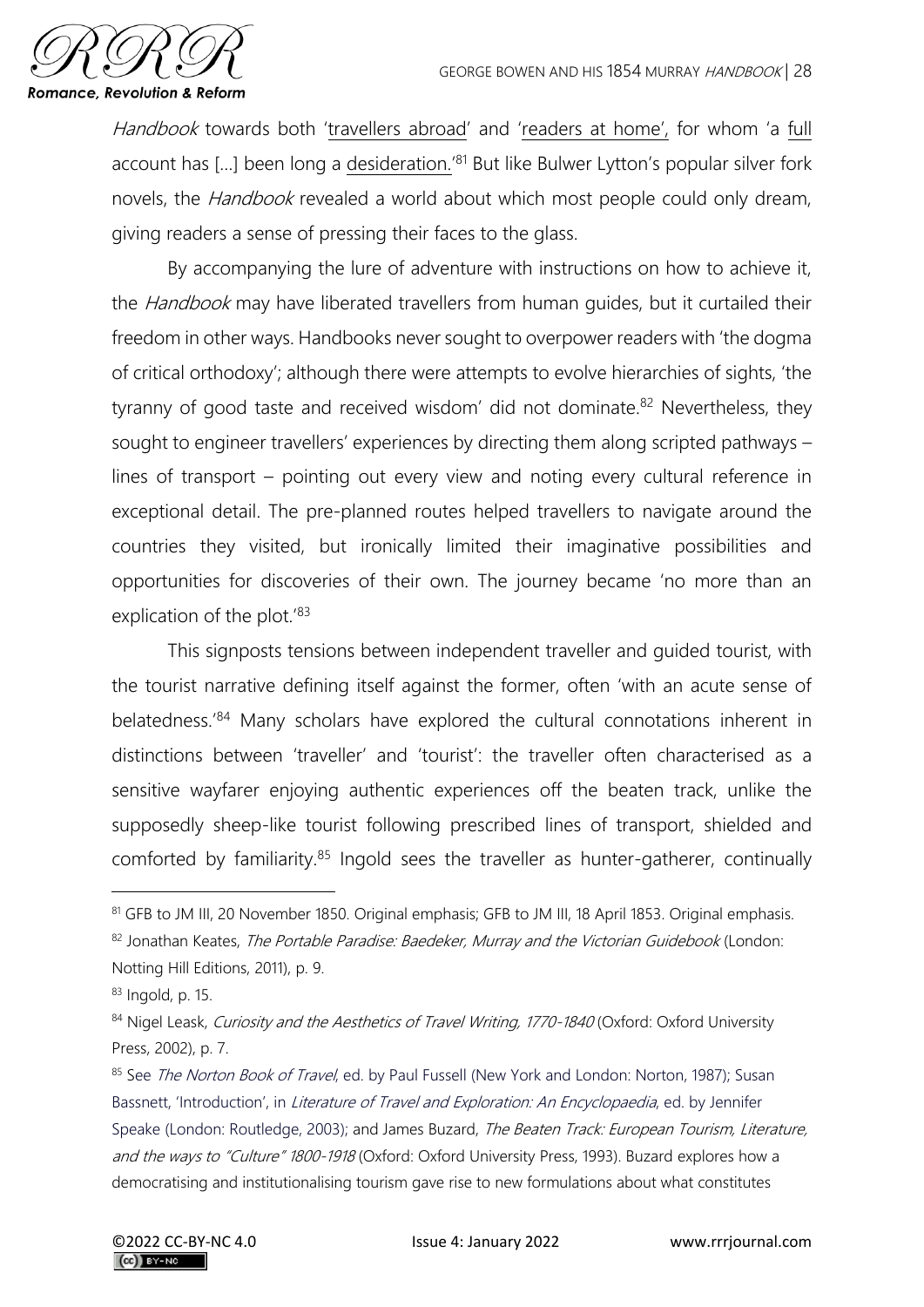

responding to the environment in an intimate coupling of locomotion and perception: 'He watches, listens and feels as he goes, his entire being alert to the countless cues that, at every moment, prompt the slightest adjustments to his bearing.<sup>'86</sup> For Bowen 'tourist' still meant Grand Tourist, not the denigrated successor. However, he did imply a distinction, identifying his ideal reader – and himself – in the *Handbook's* first sentence: 'A journey in Greece is full of deep and lasting interest for a traveller of every character, except indeed for a mere idler or man of pleasure.'<sup>87</sup> For educated handbook readers, travel meant self-education and acculturation: work, not pleasure. Murray handbooks were directed at the tourist's corollary, the serious-minded morally superior 'anti-tourist'.<sup>88</sup> They nevertheless standardised and packaged experiences and knowledge into recipes for mass consumption.

What was Bowen's effect and legacy? His reach was wide. Murray's profits were dented by expenses of paper, printing, binding, map-engraving, authors' fees, and 'entering Stationer's Hall', but a large proportion of those expenses was spent on advertising. By the late 1850s over 100 newspapers, periodicals and trade magazines had carried advertisements for Murray's books, and of Bowen's *Handbook's* expenses, 9% was spent on advertising.<sup>89</sup> Murray accounts ledgers show a profits spike in 1854, when Bowen's edition was published, and that same year Bowen sold 1942 copies – not insignificant given the fifteen-shilling price tag, worth at least seventy pounds today.<sup>90</sup> By 1864 his edition was in profit. It was also well reviewed. The *Spectator* praised it as

<sup>&#</sup>x27;authentic' cultural experience. The term 'tourist', coined in the late eighteenth century, took off with Thomas Cook, who from 1841 used the railways to develop packaged tours, and in 1855 organised the first Cook's tour to Europe. The first packaged cruise to Greece was offered in 1833: three weeks aboard the Francesco Primo touring Naples, the Ionian Islands, Navarino Bay, then Nauplion to Constantinople.

<sup>86</sup> Ingold, p. 78.

<sup>87</sup> Bowen, p. 1.

<sup>88</sup> Schaff, p. 106.

<sup>89</sup> John Murray Archive, copies ledgers, MS.42730, p.57 and MS.42731, p.255.

<sup>&</sup>lt;sup>90</sup> Conversion calculated using the Measuring Worth purchasing power calculator.

[<sup>&</sup>lt;www.measuringworth.com/calculators/ukcompare/relativevalue.php>](http://www.measuringworth.com/calculators/ukcompare/relativevalue.php) [accessed 26 August 2021].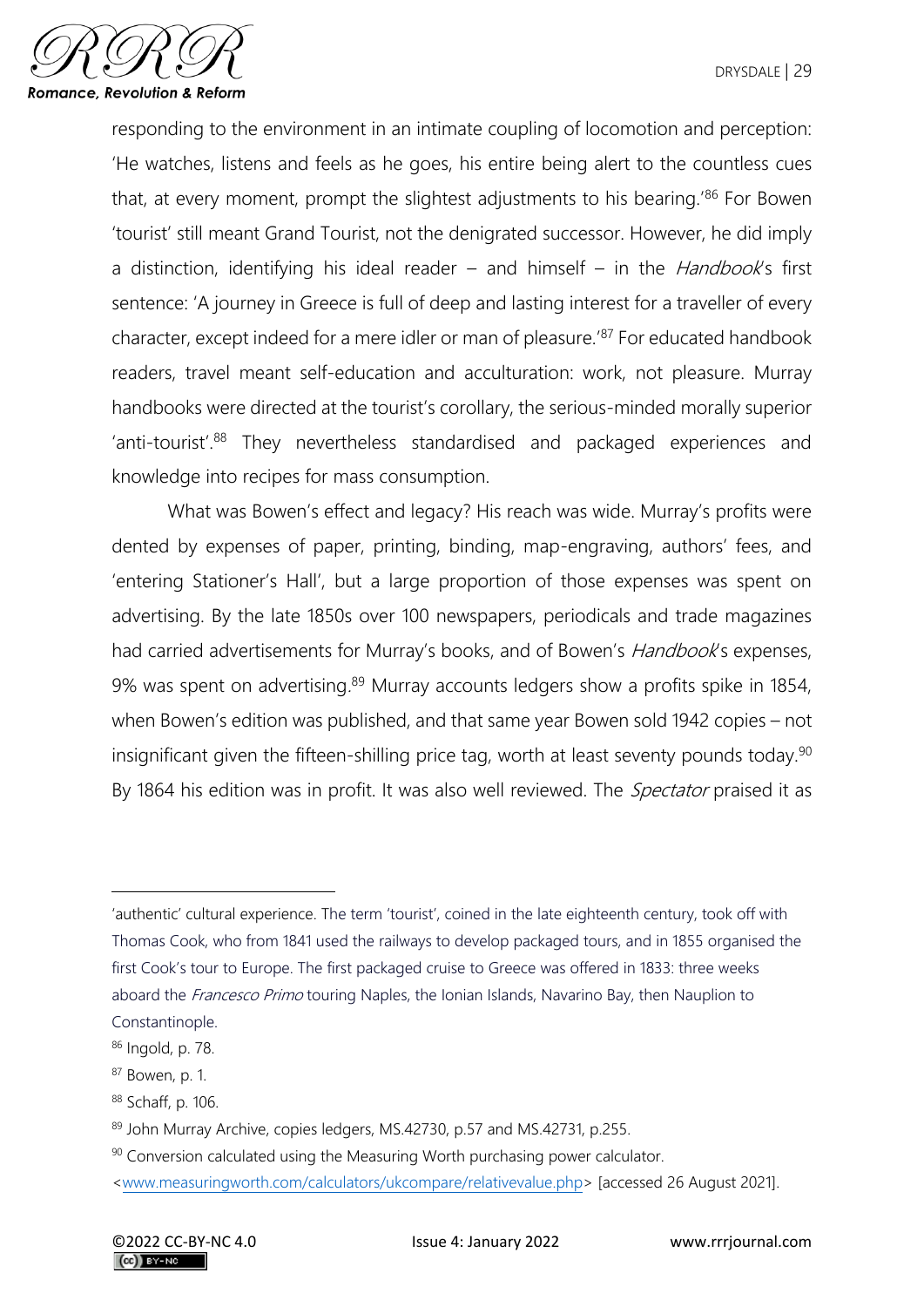

'one of the best of Murray's well-known series.<sup>'91</sup> Another review praised the *Handbook* for leaving 'a deep and lasting mark on English classical literature.' It continued:

The student at the university, the mature scholar whose delight is still in the 'tale of Troy divine', the traveller in the Levant, and even that all-knowing person the general reader, are all beholden far more than they know to Sir George Bowen's journeyings and researches amongst the scenes and localities enshrined in the immortal literature of Greece. Take up any recent manual of classical geography, school edition of Homer, popular encyclopaedia, gazeteer, or the like works, and the probabilities are at least fifty to one that the descriptions there given of Greek topography and scenery are for the most part taken from his writings, with or without acknowledgement, but generally without.<sup>92</sup>

Despite Murray's desire for up-to-date accuracy, Bowen's Handbook remained the only guidebook to Greece in any language for eighteen years. The 1872 edition, revised by R.G. Watson, a diplomat in Constantinople and Athens, added new routes and updated advice, but repeated the bulk of Bowen's introduction, and included notes Bowen sent in 1859 for an edition commissioned but never completed, owning to his promotion to the Governorship of Queensland and 'armed conflicts on the border between Greece and Turkey.<sup>'93</sup> Bowen's voice remained audible for at least twenty-eight years after that. The 1896 Murray *Handbook* retained much of Bowen's text, as did the almost identical 1900 edition, the last in the series before it was sold.<sup>94</sup>

93 Lister, p. 19.

<sup>91 &#</sup>x27;Thirty Years of Colonial Government', Spectator, 5 July 1890, p. 20.

<sup>92 &#</sup>x27;Sir George Bowen as an author', Colonist, 19 November 1874, p. 3. Handbooks were also plundered by novelists for landscape descriptions, or to inspire adventure stories for children, which in turn stimulated further travel. Jonathan Keates shows how the idea and actuality of 'abroad' permeated Victorian fiction, and that Trollope's Nina Balatka draws on details from Murray's Southern Germany which he took on his travels. See Keates, pp. 85-99.

<sup>94</sup> Margarita Dritsas examines changes in tone between the 1840 and 1872 editions. The 1872 changes she notes were in fact repeated from Bowen's 1854 edition, published eighteen years earlier. One important change was that the 1872 edition included for the first time a section by a Greek, Professor Roussopoulos. Margarita Dritsas, 'From Travellers Accounts to Travel Books and Guide Books: the formation of a Greek tourism market in the nineteenth century', Tourismos, 1 (2006), 29-54 (p. 32).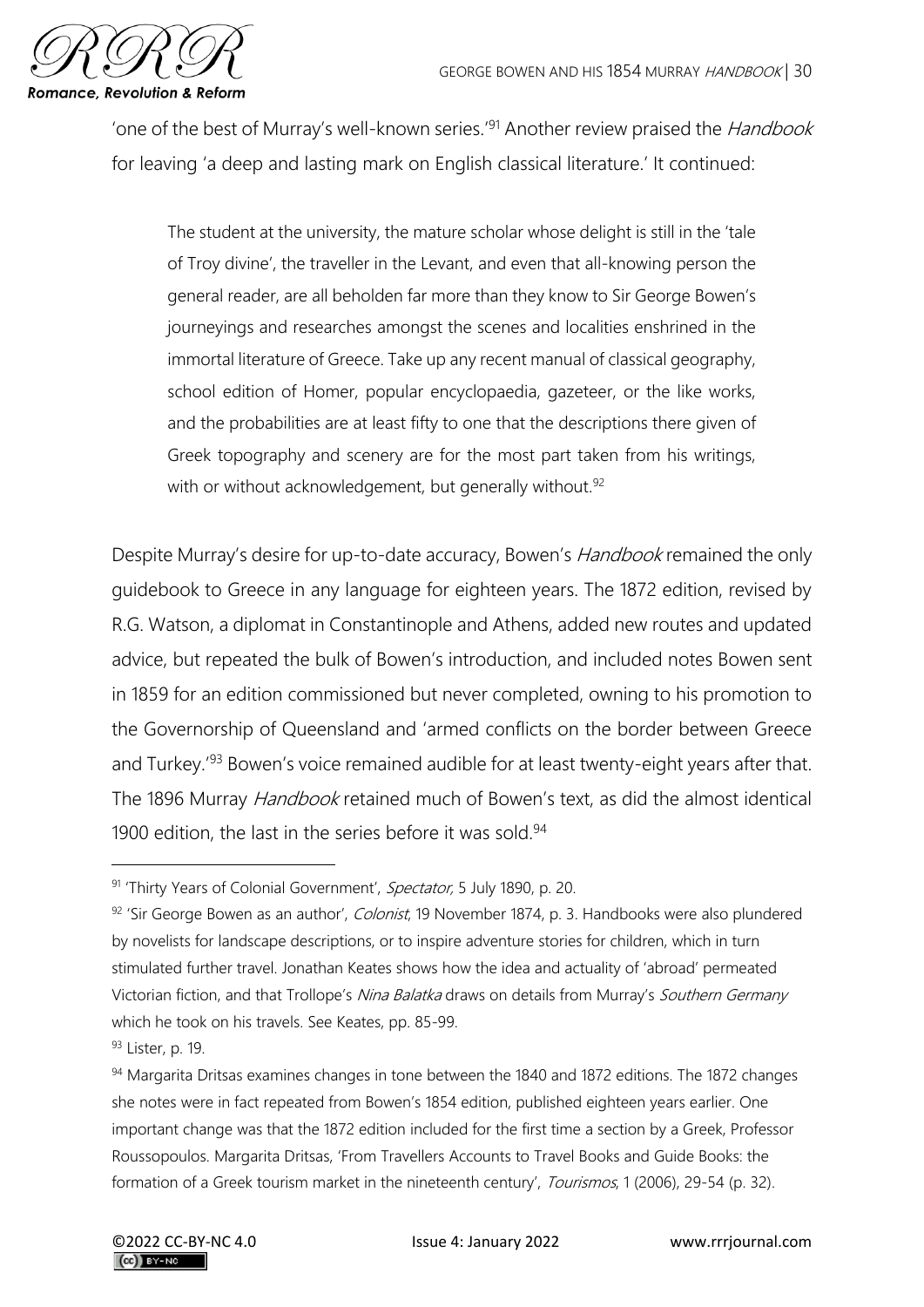

Thus empirical knowledge of Greece was brought home to British readers, making Bowen what Mary Louise Pratt terms a 'transculturator', his writing a 'key instrument in creating the "domestic subject" of empire.'<sup>95</sup> In 1854 Murray handbooks were described as exerting 'considerable influence, not only upon the comfort of our English public in its autumnal peregrinations, but also in determining the point of view in which Englishmen regard nations of the Continent.'<sup>96</sup> Edward Said argues that this was how Orientalist ideas became *idées reçues*, which were anxiously repeated to create a tradition of unquestioned assumptions about the Orient that fed into the perceived power imbalance between East and West.<sup>97</sup> Bowen's observations on the Ionian Islands were so regularly repeated that they became the accepted British view, transformed into fact. When his Ionian Islands pamphlet was quoted by Colonial Secretary Sir John Pakington in a Parliamentary debate on 5 April 1852, Bowen boasted to Murray that his information had become 'quite the text book of the Colonial Office on the subject.'<sup>98</sup> As John Darwin notes, 'To an extent we are gradually beginning to notice, the return flows of experience, scientific information and academic talent exerted a powerful influence upon elite culture in Britain.<sup>'99</sup> According to Pratt,

Empires create in the imperial centre of power an obsessive need to present and re-present its peripheries and its others continually to itself. It becomes dependent on others to know itself. Travel writing […] is heavily organized in the service of that need.<sup>100</sup>

Thus, Bowen helped to systematise and shape perceptions of Other and of self.

Successive editions of Murray's handbooks to Greece also testify to Greece's evolution as a Victorian destination, to which they contributed. Bowen wrote with dry humour in 1854: 'A quarter of a century ago, or even much later, a "Chapter on Inns" in

<sup>95</sup> Mary Louise Pratt, Imperial Eyes: Travel Writing and Transculturation (London: Routledge, 2008), p. 3.

<sup>96</sup> Quarterly Review, January 1854, p. 45.

<sup>97</sup> Edward Said, *Orientalism* (Harmondsworth: Penguin, 1995).

<sup>98</sup> GFB to JM, 22 April 1852.

<sup>99</sup> Darwin, p. 5.

 $100$  Ibid., p. 4.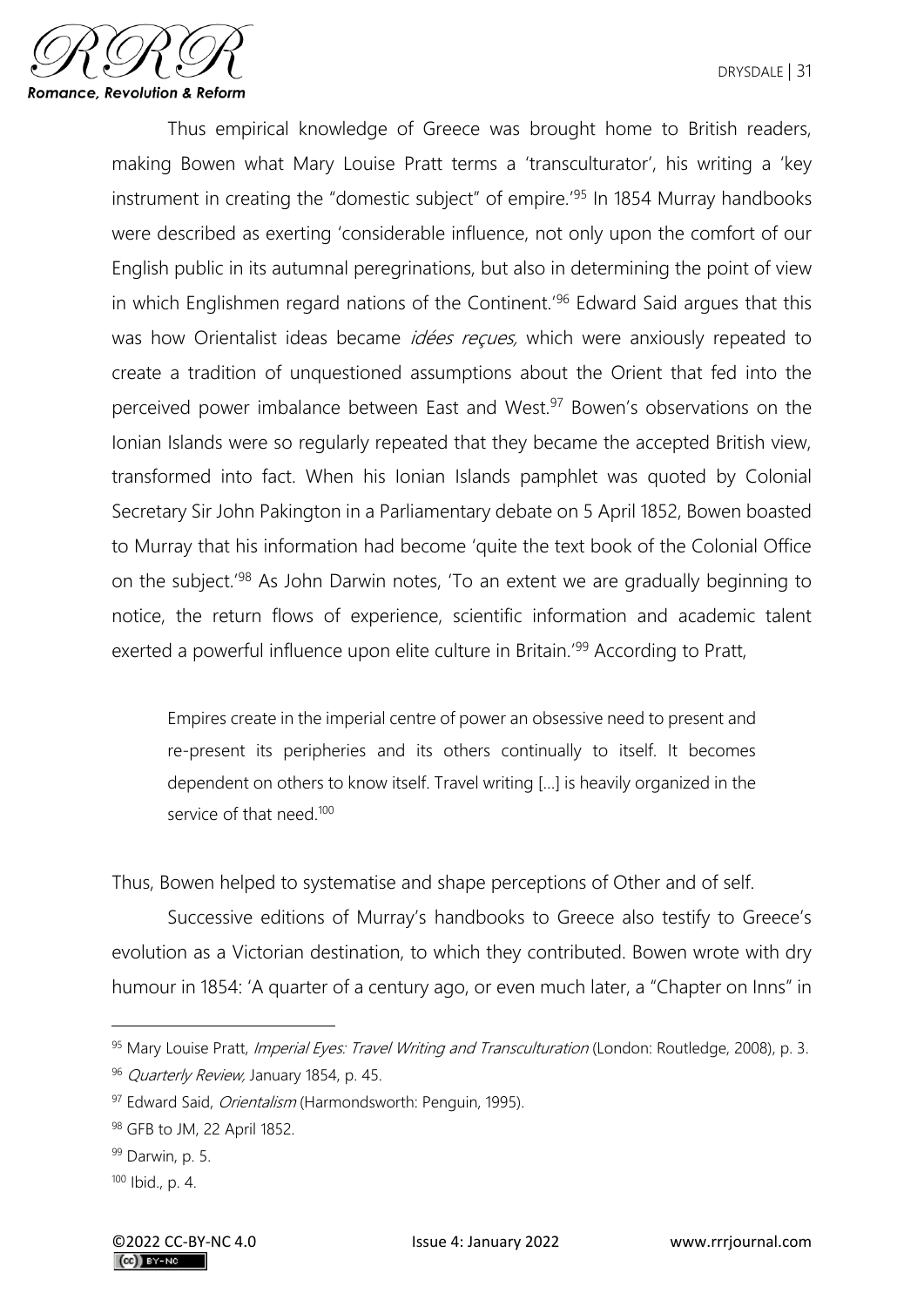

Greece would have resembled the "Chapter on Snakes" in a certain work on Ireland; and which chapter simply contained the words "There are no snakes in this country."'<sup>101</sup> The tent recommended in 1845 in case there was no accommodation, or an epidemic forced the traveller to be 'independent of the state of the health of the town', was by 1854 deemed unnecessary, and by 1896 there were (relatively) first class hotels in all major towns.<sup>102</sup> In 1845 there were no direct ships from Britain to Greece; by 1896 'large and well-appointed' Greek and British steamers sailed direct from London and Liverpool.<sup>103</sup> In 1854 Greek journeys were made almost entirely on horseback; by 1896 carriage roads were few or dilapidated, but there were fifteen railways with three more opening imminently.<sup>104</sup> Although Bowen met some redoubtable female travellers, he fails to mention women travellers in his 1854 edition, but by 1896 'ladies in moderately robust health' would enjoy exploring the Greek interior, provided they were 'prepared to rough it with cheerfulness and good temper'.<sup>105</sup>

Murray's handbooks were so powerful that they could alter the destinations themselves. One reviewer noted that a rapid increase of English tourists 'usually coincides with the opening of a new field by the handbooks of Murray.'<sup>106</sup> Arbiters of taste, Handbooks could make or break a hotel or even a town. In 1853 Hillard wrote: 'From St Petersburg to Seville, from Ostend to Constantinople, there is not an innkeeper who does not turn pale at the name of Murray.'<sup>107</sup> Innkeepers and tradesmen even resorted to bribery. The 1845 handbook for the East cautioned against imposters posing as handbook contributors to extort money in return for recommendations.<sup>108</sup>

<sup>101</sup> Ibid., p. 20.

<sup>&</sup>lt;sup>102</sup> A Handbook for Travellers in the Ionian Islands, Greece, Turkey, Asia Minor and Constantinople (1845), p. xvii; A Handbook for Travellers in Greece (1854), p. 5; A Handbook for Travellers in Greece (London: John Murray, 1896), p. xxx.

<sup>103</sup> A Handbook for Travellers in Greece (1896), p. xxiii.

<sup>&</sup>lt;sup>104</sup> Bowen, p. 3; A Handbook for Travellers in Greece, (1896), p. xxxiii.

<sup>105</sup> Ibid., p. xxxiv, p. xxxvii.

<sup>&</sup>lt;sup>106</sup> 'The Handbook for Syria and Palestine', Saturday Review, 30 October 1858, pp. 426-8.

<sup>107</sup> Cited in Lister, p. 2.

<sup>&</sup>lt;sup>108</sup> 'Preface', in A Handbook for Travellers in the Ionian Islands, Greece, Turkey, Asia Minor and Constantinople, (1845).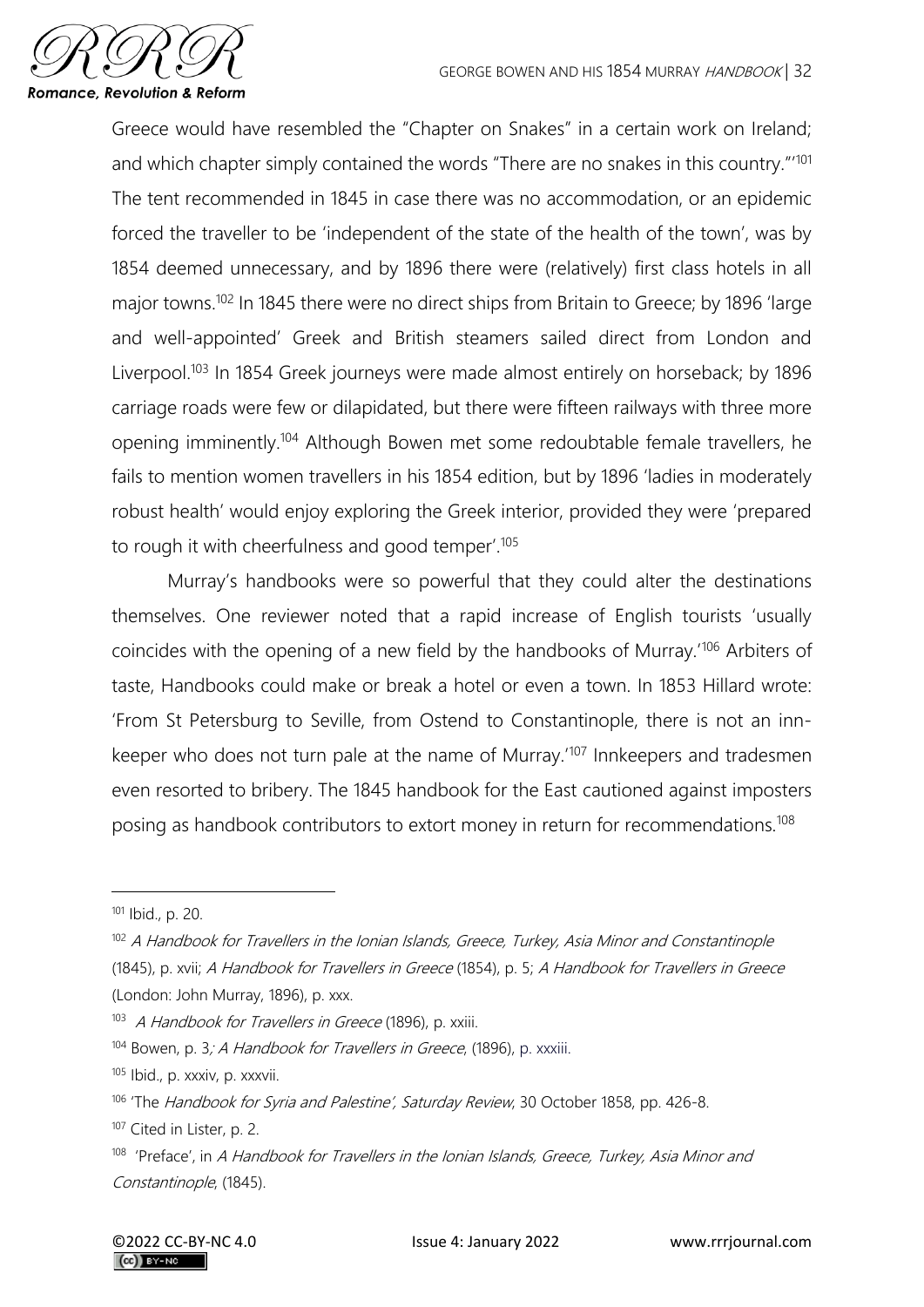

However, when Murray's handbook series was sold in 1901, Henry Pullen, a prolific editor, conceded that the handbooks were written for 'a class of travellers which has ceased to exist, and their raison d'être is gone.<sup>'109</sup> Increasingly regarded as outdated and over-literary and historical, Murray's handbooks were superseded by Baedeker's, which seemed less elitist and more contemporary.<sup>110</sup> Nevertheless, elements of Bowen's approach have survived in some contemporary Greek guidebooks such as Nigel McGilchrist's *Greek Islands* (2010).<sup>111</sup> Archaeological discoveries, and expanding and increasingly complex tourism and communications, have imposed growing demands on Greek guidebook writers, and many books have consequently become more detailed and sophisticated. While Bowen devoted a single volume to Greece, McGilchrist devotes twenty volumes to the Aegean Islands alone. Nonetheless, like Bowen, McGilchrist is a sympathetic and knowledgeable Oxford classicist with unobtrusive scholarship, and an intended readership of educated, energetic and independent-minded travellers. He relishes the way being in Greece illuminates the ancient stories and relies on trustworthy personal experience which travellers are invited to correct and enhance. As such, McGilchrist can be seen as Bowen's heir.

To conclude, Bowen's *Handbook* was a product and instrument of the interconnected global circulation of people, commodities and ideas – the British worldsystem – that characterised the Victorian age. It addressed tensions between systematisation and liberty, conformity and individuality, objectivity and subjectivity,

<sup>&</sup>lt;sup>109</sup> W. Pullen to JM IV, 29 May 1901, John Murray Archive, MS.40987.

<sup>110</sup> Gráinne Goodwin and Gordon Johnston, 'Guidebook publishing in the nineteenth century: John Murray's Handbooks for Travellers', *Studies in Travel Writing*, 17 (2012), 43-61. This argues that the handbooks grew up with the Athenaeum members and *Quarterly* and *Edinburgh Review*-reading set, but failed to make the transition to the next generation, the British middle and lower middle class 'excursionists', for whom Baedeker with its clearer maps, and other less erudite guidebook series such as Cook's, were more appealing.

<sup>&</sup>lt;sup>111</sup> Nigel McGilchrist, McGilchrist's Greek Islands (London: Genius Loci, 2010). See also John Freely and Maureen Freely, Complete Guide to Greece (Littlehampton: G. Philip, 1974); John Freely, Strolling Through Athens: Fourteen Unforgettable Walks through Europe's Oldest City, 2nd edn (London: Tauris Parke Paperbacks, 2004); John Freely The Cyclades: Discovering the Greek Islands of the Aegean (London: I.B. Tauris, 2006); John Freely The Ionian Islands: Corfu, Cephalonia and Beyond (London: I.B. Tauris. 2008).